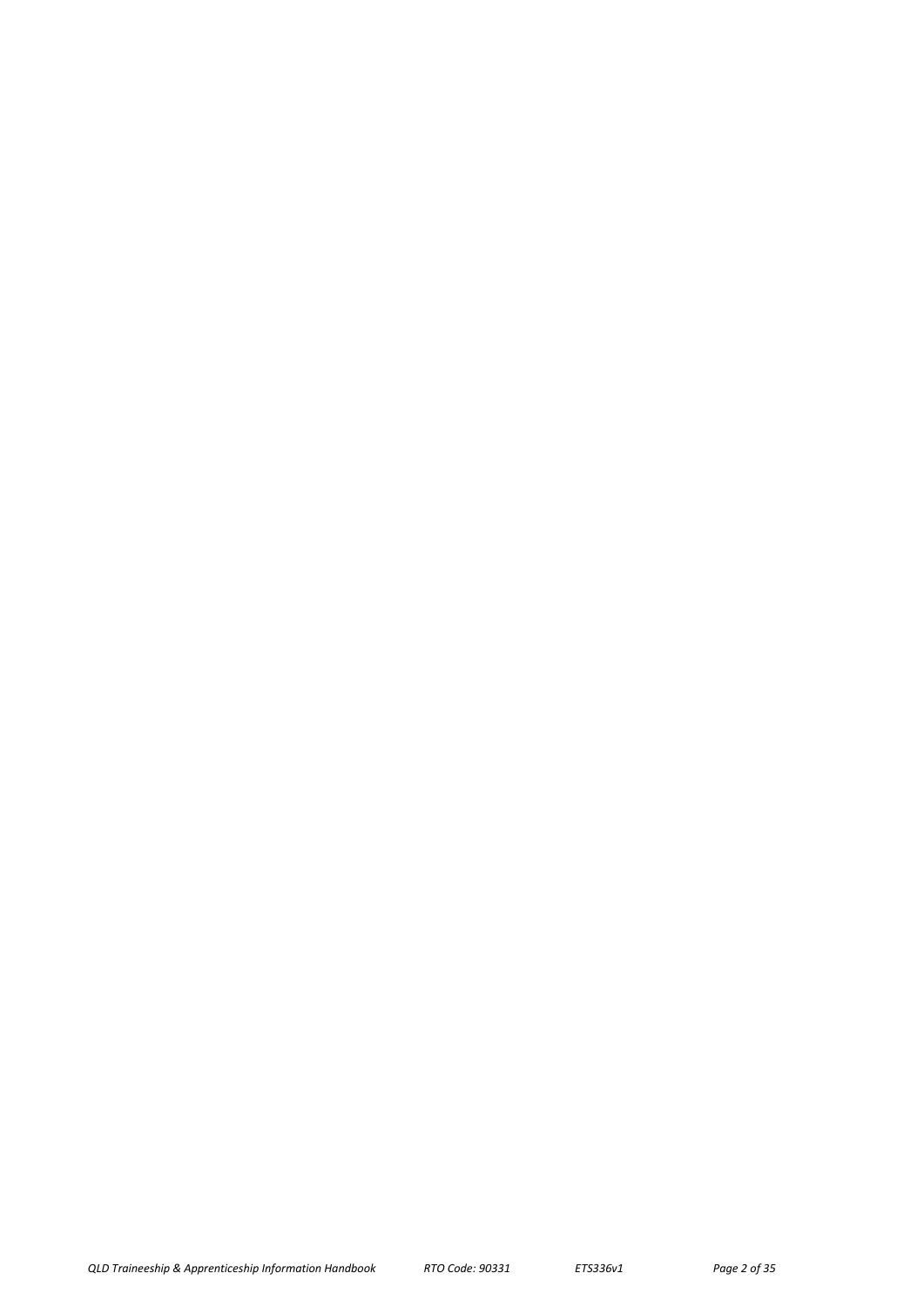| <b>Table of Contents</b>                                                                                                           |    |
|------------------------------------------------------------------------------------------------------------------------------------|----|
| Introduction                                                                                                                       | 4  |
| <b>Government Funding</b>                                                                                                          | 5  |
| Traineeship and Apprenticeship Information                                                                                         | 6  |
| <b>Responsibilities of Parties</b>                                                                                                 | 8  |
| CHC30121 Certificate III in Early Childhood Education and Care - Traineeship<br>What needs to be completed during the traineeship? | 13 |
| CHC50121 Diploma of Early Childhood Education and Care - Apprenticeship<br>What needs to be completed during the apprenticeship?   | 14 |
| Record of Training and Assessment                                                                                                  | 15 |
| <b>First Aid</b>                                                                                                                   | 16 |
| Fees: Exemptions/Reductions/Refunds                                                                                                | 16 |
| How the training will be delivered                                                                                                 | 18 |
| Assessment                                                                                                                         | 19 |
| <b>Academic Misconduct</b>                                                                                                         | 22 |
| A Guide for the Workplace Supervisor                                                                                               | 24 |
| <b>Credit Transfer</b>                                                                                                             | 25 |
| Recognition of Prior Learning                                                                                                      | 25 |
| Foundation Skills - Language, Literacy and Numeracy                                                                                | 25 |
| <b>Access and Equity</b>                                                                                                           | 26 |
| <b>Cancellation of Contract</b>                                                                                                    | 26 |
| Completion                                                                                                                         | 27 |
| <b>Issuance of a Qualification</b>                                                                                                 | 27 |
| <b>Statements of Attainment</b>                                                                                                    | 28 |
| <b>Complaints and Appeals</b>                                                                                                      | 28 |
| QLD Training and Employment Recognition Council Discipline                                                                         | 30 |
| <b>Travel and Accommodation</b>                                                                                                    | 30 |
| Assistance                                                                                                                         | 30 |
| Appendix 1: Unit Hours and Prices (CHC30121 Certificate III in Early Childhood Education and<br>Care)                              | 33 |
| Appendix 2: Unit Hours and Prices (CHC50121 Diploma of Early Childhood Education and Care)                                         | 34 |
| <b>Contact Numbers</b>                                                                                                             | 35 |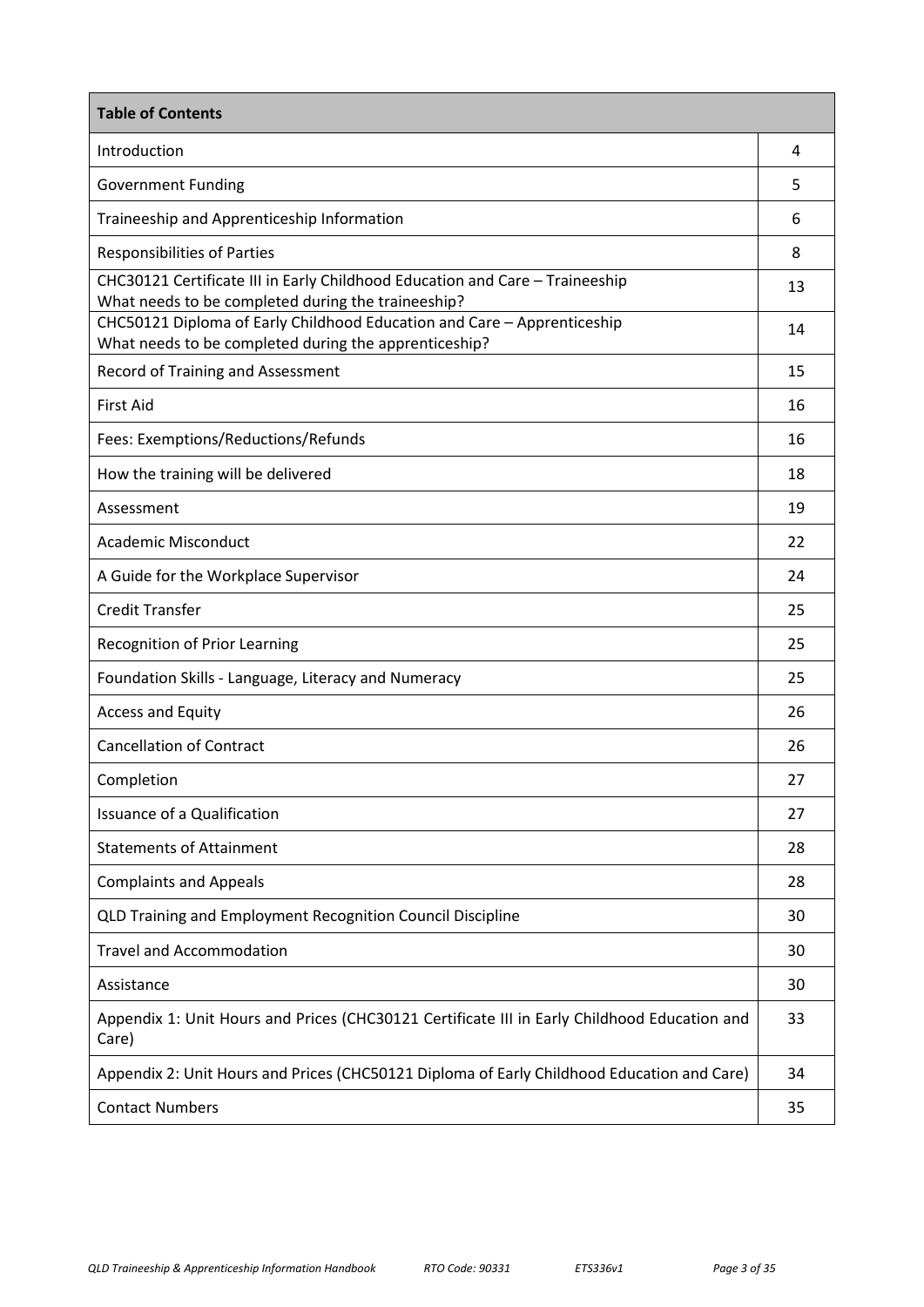## **1.0 Introduction**

This handbook provides information on traineeship and apprenticeship programs to enable employers and prospective trainees/apprentices to make an informed decision about employing or becoming a trainee/apprentice. It is important that trainees/apprentices enrol in training that best suits their personal and career aspirations and be fully informed of requirements and fee costs prior to contract agreement. The information in this handbook should be read and discussed with the employer, prospective trainee/apprentice, guardian and school representative (if applicable). If you are unsure if this is the right action for you, you should contact ECTARC or an Australian Apprenticeship Support Network (AASN) for further details.

#### *What are traineeships and apprenticeships?*

- Traineeships and apprenticeships are funded by the QLD Government and delivered under a **User Choice** Contract Agreement
- Traineeships and apprenticeships combine work with structured training
- Traineeships and apprenticeships can be fulltime, part time, or school based (where some of the training is undertaken while the trainee or apprentice is in high school)
- Existing employees may undertake an apprenticeship or traineeship
- Traineeships and apprenticeships require employers to enter into a training contract with the apprentice or trainee
- Employers work with a Supervising Registered Training Organisation (SRTO) and the trainee or apprentice to draw up a Training Plan
- Training options must be negotiated and outlined in the Training Plan
- Traineeships vary in length from two to four years, while apprenticeships are generally three to six
- The term of a part-time trainee or apprentice is generally double that of the full-time term.

#### **1.1 About ECTARC**

At ECTARC you will find a team of early childhood professionals committed to excellence in the delivery of training that fosters educators who can provide high quality education and care to young children. For over 20 years our focus has been training high quality graduates who have the skills and knowledge to deliver best practice in early childhood education and care services.

ECTARC was established in 1998 as a community owned, not for profit Registered Training Organisation (RTO) that specialises in early childhood training and professional development. ECTARC also manages 11 early childhood education and care services in the Illawarra and Shoalhaven areas of NSW. The close working connection with these services ensures that training provided continues to meet the needs of the early childhood sector and regulatory bodies.

The Department of Employment, Small Business and Training (DESBT) contracts ECTARC to deliver publicly funded training and assessment services for the early childhood sector. ECTARC is a 'Skills Assure Supplier' (SAS) and has held a User Choice contract for delivering traineeships and apprenticeships in Queensland since 1998.

Our specialist early childhood knowledge, extensive experience in the sector and commitment to providing the best early childhood training is why we are a leading, well respected, award winning RTO. We welcome you to our organisation and we look forward to supporting you on your learning journey.

Please call and speak to one of our Training and Development Officers (TDOs) about your training and professional development needs. ECTARC TDOs hold early childhood and training qualifications and have many years' experience working in the early childhood sector.

#### *Please retain this handbook for referral purposes.*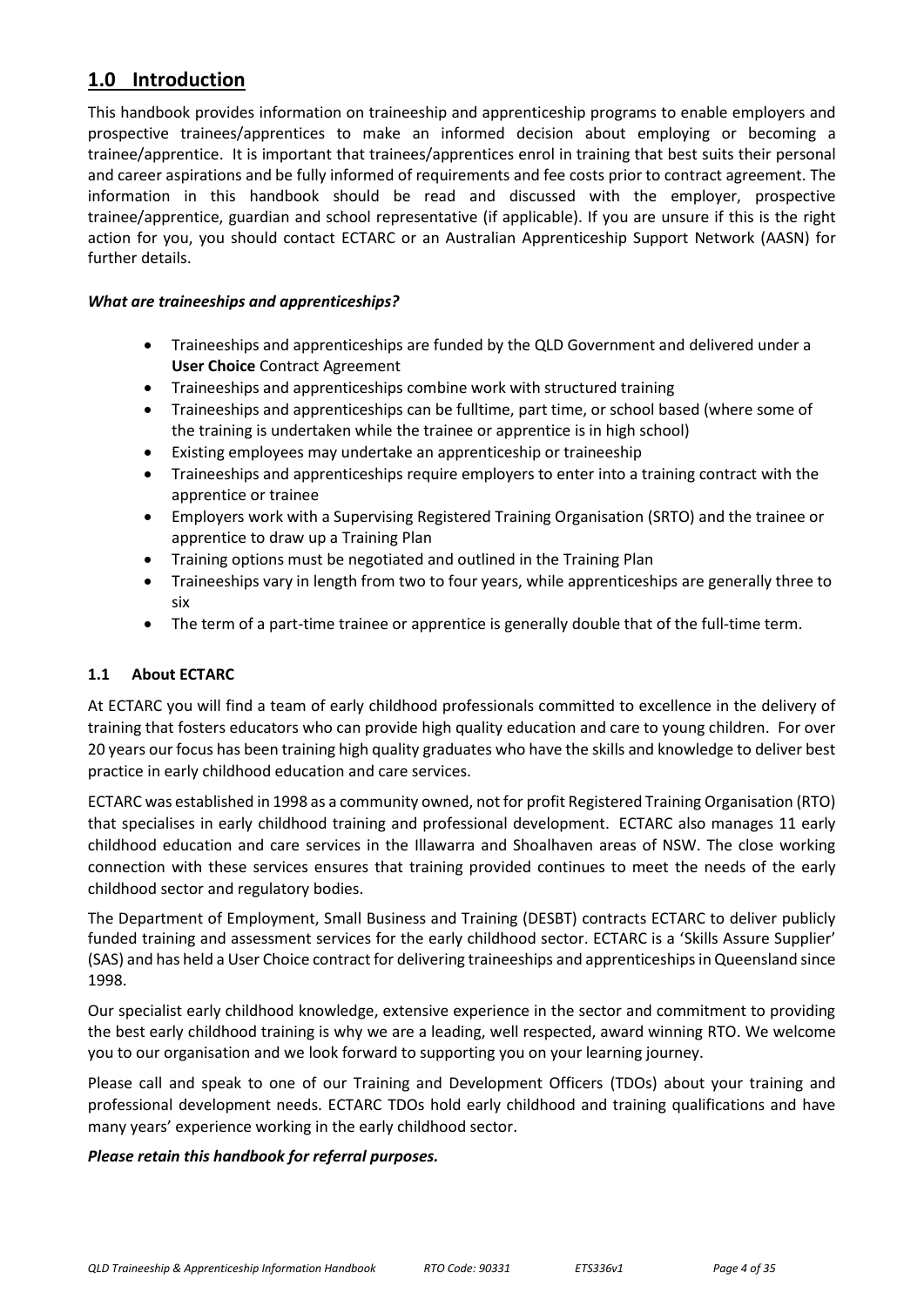#### **1.2 What is User Choice?**

User Choice is a Queensland State program that provides public funding to RTOsfor the delivery of accredited formal training to trainees and apprentices, including school based trainees and apprentices. The program works in conjunction with the Commonwealth Australian Apprenticeships System, under which trainees and apprentices (also known in some jurisdictions as "Australian Apprentices") enter into legally binding training contracts with their employers and receive structured training to achieve a nationally recognised qualification. Qualifications funded under this arrangement for new and existing workers are:

- CHC30121 Certificate III in Early Childhood Education and Care Traineeship
- CHC50121 Diploma of Early Childhood Education and Care Apprenticeship

The Queensland User Choice program enable trainees, apprentices and their employers to select a preferred Supervised Registered Training Organisation (SRTO) from a list of Skills Assure Suppliers for the delivery of accredited training to meet their specific needs. The program reflects the department's priority for supporting the creation of genuine new job opportunities and for allowing young people the opportunity to more easily make the transition from school to work.

Further information about eligibility, rights, roles and requirements for employers, prospective trainees/apprentices, parents and staff is available from the DESBT website: **https://desbt.qld.gov.au/training/providers/funded/userchoice** or by calling **1800 210 210 210**

#### **1.3 The Department of Employment, Small Business and Training (DESBT)**

The Department of Employment, Small Business and Training (DESBT) supports apprenticeships under the *Further Education and Training Act 2014*. DESBT is committed to improving education and care for children by assisting people to gain recognised qualifications through the provision of the User Choice program. This requires the parties to enter into a training contract with an AASN who will lodge the contract with the Queensland government for registration. The Queensland government pays ECTARC for training, with a nominal co-contribution fee charged to the trainee/apprentice or employer *(see fee information).* 

#### **1.4 Australian Government Incentives**

The Australian Government provides incentive funding to employers who employ new trainees and apprentices. If you are considering employing an Australian Apprentice (trainee or apprentice), your business may be eligible for financial support, through the Australian Apprenticeship Incentive Program. Funding is provided to assist in alleviating the problem of skill shortages and unemployment in the community.

The Australian Apprenticeships Incentives Program contains a range of incentives and personal benefits, depending on individual situation and employment status, including:

- standard incentives
- special and additional incentives and personal benefits where the Australian Apprentice is undertaking an Australian Apprenticeship leading to an occupation listed on the National Skills Needs List
- other special and additional incentives and personal benefits.

Additional support or incentives may be available for:

- an Australian apprentice with a disability
- Australian school-based apprentices
- assistance for tutorial, interpreter and mentor services
- mature aged workers (45 years and over)
- mid-career workers (aged 30 years or more)
- rural and regional areas where a skill shortage in a non-metropolitan area can be identified
- declared drought areas.

Eligibility criteria apply for incentives so contact should be made with an Australian Apprenticeships Support Network (AASN). For further information call ECTARC or the AASN hotline on **1800 020 108**.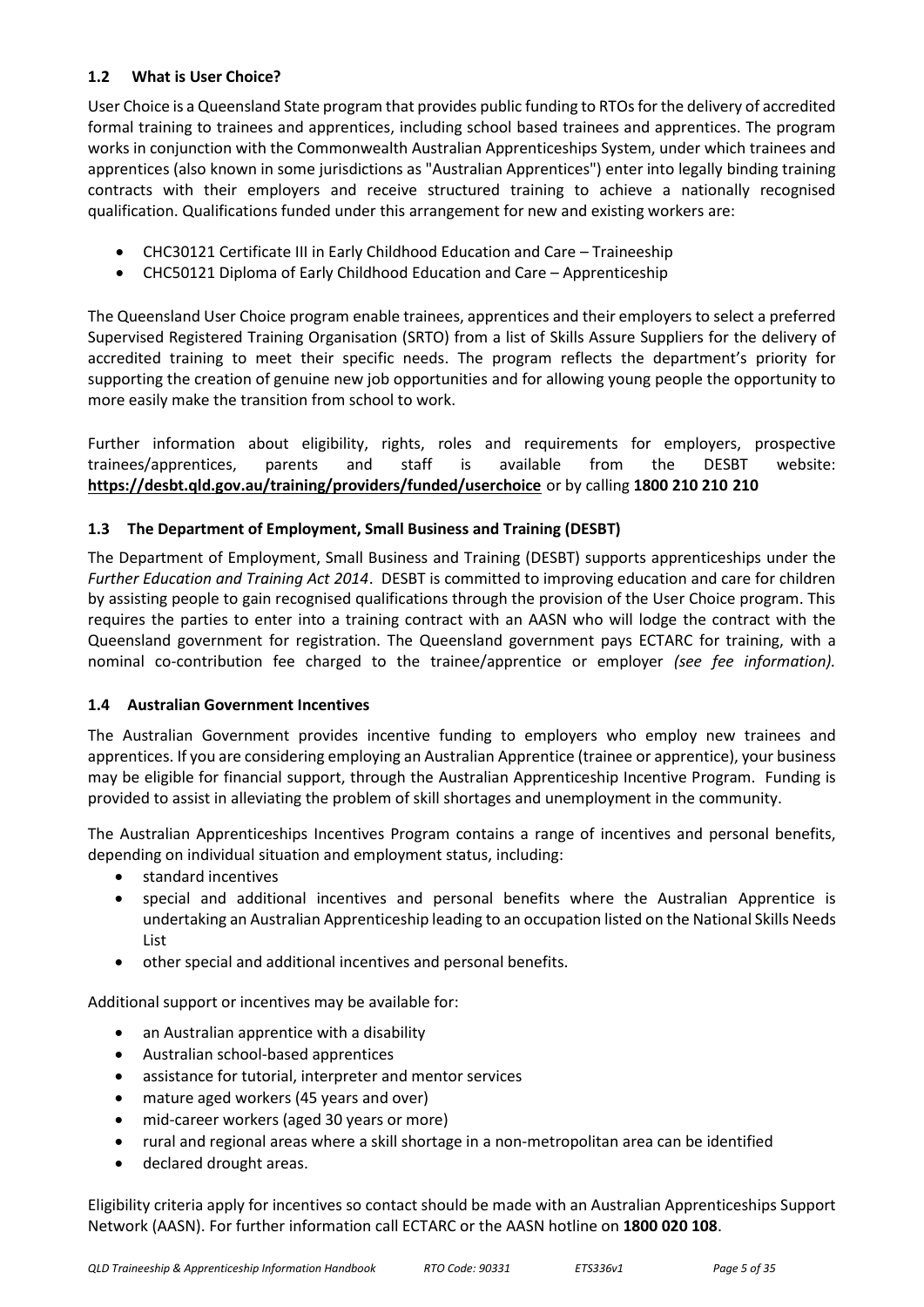## **2.0 New Australian Apprenticeships**

#### **2.1 What is an Australian Apprenticeship?**

Traineeships and apprenticeships are a combination of work and training. Trainees and apprentices complete a nationally recognised qualification while learning valuable skills at work under the guidance of a Supervising Registered Training Organisation (SRTO).

The traineeship/apprenticeship is a formal agreement made between the trainee/apprentice, the employer, an AASN, the SRTO and the school (in the case of a school-based trainee). All parties entering into the traineeship/apprenticeship are required to sign a formal training contract (where the trainee/apprentice is under the age of 18, a parent or guardian must sign as a party).

Once completed the contract is then lodged with DESBT for registration. DESBT is the only authority with responsibility to approve, refuse, amend, monitor and regulate traineeships and apprenticeships in Queensland. This contract is legally binding and by signing, all parties agree to abide by the conditions laid out in the *Further Education and Training Act 2014.*

Further information regarding traineeships and apprenticeships in Queensland can be accessed at: https://desbt.qld.gov.au/training/apprentices/about

#### **2.2 Eligibility for trainee or apprentice**

**2.2.1** An Australian apprenticeship consists of a combination of training and paid employment, either set out in the award or agreement that applies to your business. To enter into a contract agreement, trainees and apprentices may be new or existing workers employed on a full-time or part-time basis with a minimum number of 30 hours employment per fortnight (school-based trainee hours may differ). Traineeships and apprenticeships are not permissible under casual employment arrangements.

If you are already employed, you can still commence a traineeship or apprenticeship. Existing employees entering in a traineeship or apprenticeship may be subject to the Existing Workers Policy which may affect funding. Further information regarding the Existing Workers Policy can be accessed at: https://desbt.qld.gov.au/\_\_data/assets/pdf\_file/0021/8166/existing-workers-policy.pdf

Trainees and apprentices can only receive one government contribution for a User Choice funded qualification at any single point in time. In addition, a maximum of two government contributions will be funded per trainee/apprentice under the current User Choice program.

Qualifications which do not contribute to the maximum government contribution are:

- Qualifications funded outside the User Choice program
- User choice funded qualifications which commenced, but were not completed

A second qualification is funded only if it is:

- A Priority One qualification, or
- A higher priority than the first qualification.

As the early childhood traineeship/apprenticeship qualifications are both priority one rating, this means that a trainee that has completed the Certificate III traineeship, is eligible to progress (under a new contract) to the Diploma Apprenticeship.

**2.2.2 Pre-requisites:** No entry requirements apply for the CHC30121 Certificate III in Early Childhood Education and Care Traineeship. Students enrolling in the CHC50121 must hold either the CHC30121 Certificate III in Early Childhood Education and Care or the CHC30113 Certificate III in Early Childhood Education and Care.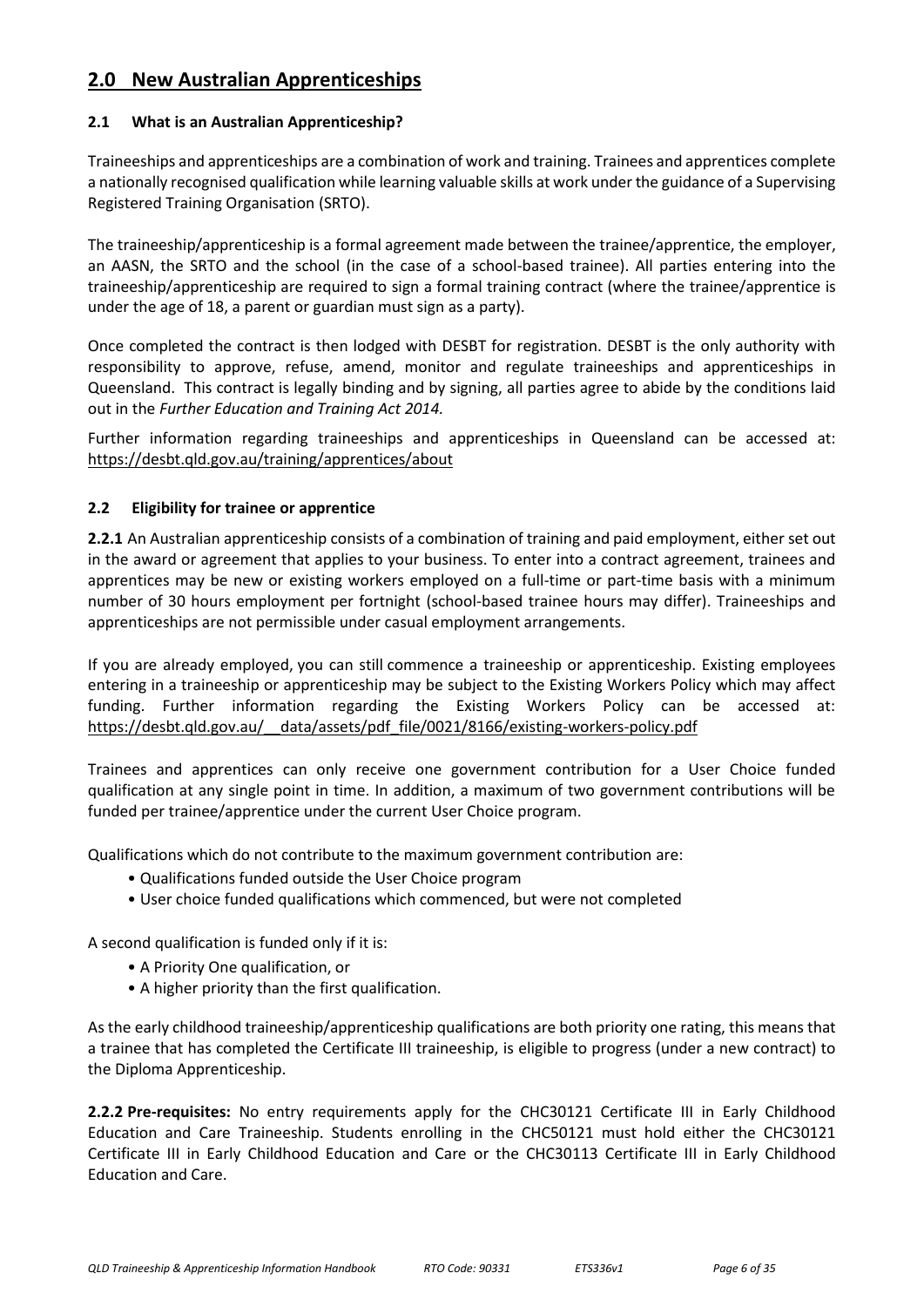**2.2.3 Age requirements:** Individuals who are 13 years of age or older may be eligible to undertake a traineeship or apprenticeship in most occupations. However, trainees and apprentices must be over 17 years of age to be counted in child to staff ratios.

Section 120 of the National Regulations requires the approved provider of a centre-based service must ensure that any educator at the service who is under 18 years of age:

- a) does not work alone at the service
- b) is adequately supervised at all times by an educator who has attained the age of 18 years.

Where an employer is seeking to engage somebody younger than 17 years of age they must ensure that they comply with the Education and Care Services National Law Act 2010*.* This information is available at: <https://www.acecqa.gov.au/>

If you are under 18 years of age at the start date of your traineeship or apprenticeship, your parent or guardian must provide signed consent, if appropriate, amongst other [responsibilities.](http://apprenticeshipsinfo.qld.gov.au/information-resources/info-sheets/is20.html)

**2.2.4 Blue Card:** Any person undertaking a traineeship or apprenticeship must undergo a criminal history check (this includes school-based trainees and apprentices) as stated by Education and Care Services National Law Act 2010, and be eligible for a Positive Notice 'Blue Card'. It is an offence to engage in any child related paid or voluntary employment, or to carry on a child related business without a current Positive Notice.

If you do not currently hold a card, or have not already applied, application forms are available from the Queensland Government Blue Card Services at: https://my.bluecard.qld.gov.au/login. For more information please visit the website or phone **1800 113 611** or **3211 6999**, Monday to Friday from 8:00am to 5.00pm.

**2.2.5 Citizenship:** As a rule, only Australian citizens and New Zealand citizens who have entered Australia on a valid passport, have unrestricted rights to traineeships and apprenticeships in Australia. Any other person wanting to participate in a traineeship or apprenticeship in Australia must have a visa allowing employment.

Visa holders may engage in traineeships and apprenticeships provided their work rights allows this, based on information and advice provided by the Department of Home Affairs.

**2.2.6 Proof of Identity** is required at enrolment. A verified copy of ID may be requested in cases where an ECTARC Training and Development Officer cannot personally verify documents. A Unique Student Identifier (USI) number is also required at enrolment.

#### **2.2.7 Alternatives are available to a person denied access to public funding.**

A person denied access to User Choice public funding may:

- consider the Certificate 3 Guarantee and Higher Level Skills funded programs. Please contact ECTARC for further information on these programs.
- negotiate with their training provider for their employer, or themselves, to fund the traineeship through a fee for service arrangement.

#### **2.3 What is a school-based traineeship?**

Compulsory participation is a phase of education and training in which young people are required to continue to engage in education or training, until they have completed a Queensland Certificate of Education, a Senior Statement, a Certificate III or IV vocational qualification, or until they have turned 17 years of age. Historically, apprenticeships and traineeships have only been available under full-time or part-time employment arrangements, however the introduction of school-based arrangements has added a third option to access apprenticeships and traineeships in Queensland, thus aiding in meeting compulsory participation requirements.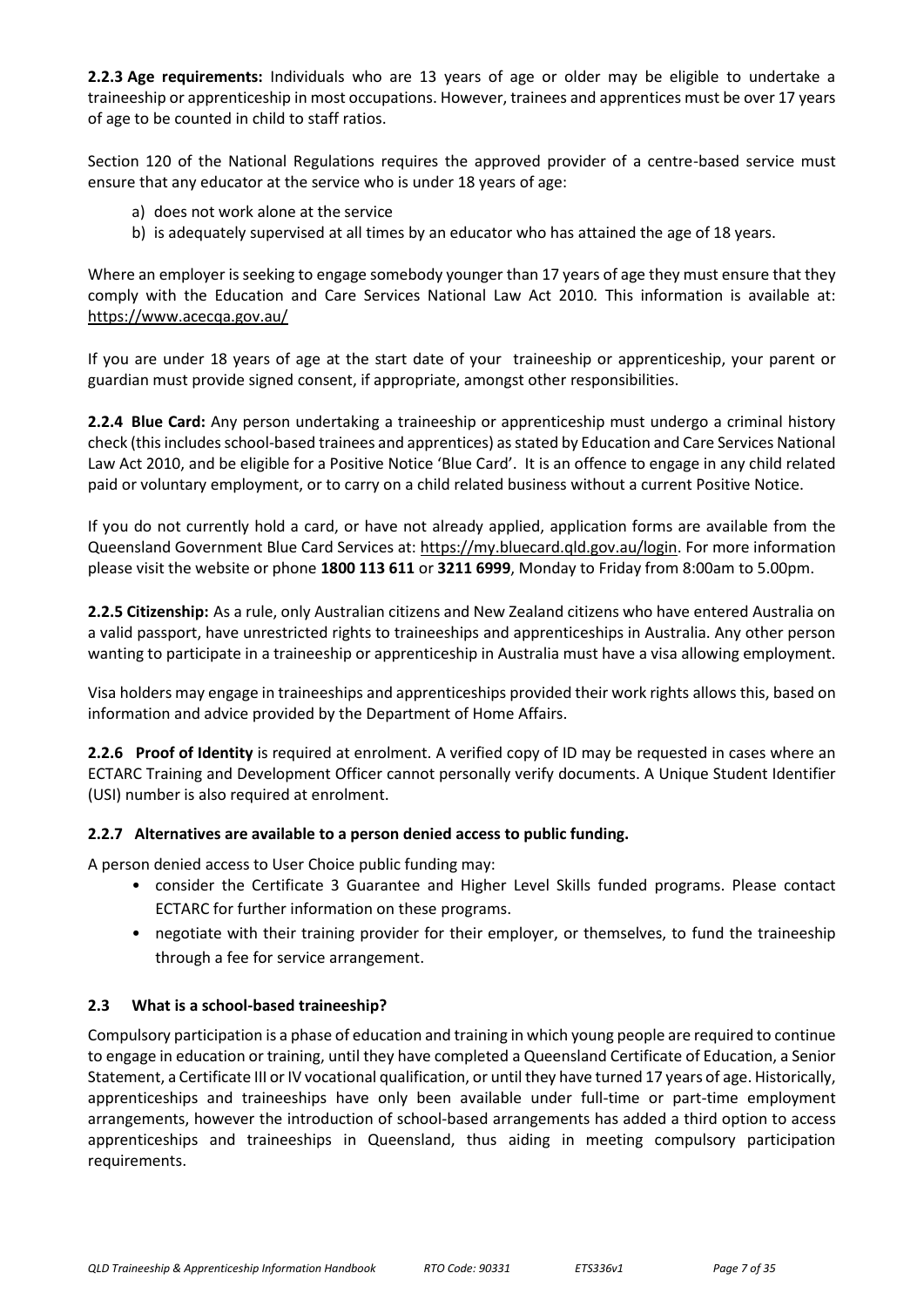A school-based traineeship is a legally binding contract for training and paid employment between an employer and the trainee/apprentice. The school student's timetable or curriculum reflects a combination of work; training and school study, which together lead to the award of a Senior Certificate or its equivalent, and progress towards a vocational qualification.

A Learner Unique Identifier (LUI) is a number assigned to each school student's learning account and is used by training providers when notifying the Queensland Curriculum and Assessment Authority of participation in enrolments and results under school-based arrangements. School based trainees / apprentices must provide ECTARC with their LUI number on enrolment.

The trainee/apprentice will have the support of their employer, school, and parents in modifying their school timetable to include an agreed pattern of release from school activities to allow theoretical and work-based practical training in their chosen traineeship. Should employment and training arrangements not impact on the student's school timetable, the traineeship cannot be considered to be school based.

ECTARC recommend that school-based trainees undertake the CHC30121 Certificate III in Early Childhood Education and Care. To ensure appropriate employment arrangements are in place, all training contracts which are received by DESBT for registration will be sent to the applicable regional office for review prior to a delegated officer making a decision to register or refuse to register the training contract.

#### **2.4 Duration of Contract**

The contract duration for apprenticeships and traineeships varies depending if employment is full-time or part-time. The Traineeship (Certificate III level) will be 2 years full-time or 4 years part-time and the Apprenticeship (Diploma level) is 3 years full-time and 6 years part-time apprenticeship.

Although each qualification has a nominal duration, competency based training means that once all parties are in agreement that competency has been achieved, the contract can be finalised and completed.

#### **2.5 Probationary Period**

To enable all parties to gain a full understanding of their commitment and contractual requirements, a probation period is provided on the commencement of every contract. Probation is a period of time when a trainee or apprentice works and trains with their employer before each decides whether to continue with the traineeship or apprenticeship. The duration of the probation period varies between 30-60 days for all traineeships and 90 days for all apprenticeships.

This time allows each member to reflect on:

- suitability between employee and work role
- trainee/apprentice responsibilities
- employer/workplace supervisor responsibilities
- training requirements
- commitment to the duration of the contract
- potential for a successful outcome.

## **3.0 Responsibilities of Parties**

#### **3.1 The Department of Employment, Small Business and Training (DESBT)**

DESBT has authority to approve, refuse, amend, monitor and regulate apprenticeships and traineeships in Queensland. The Department works cooperatively with AASN's, Supervising Registered Training Organisations (SRTO) and the various education sectors in exercising its authorities. The parties to a training contract may raise any issue or concern regarding the traineeship or apprenticeship or the provision of services with either the AASN, the SRTO or directly with the local office of the Department. For advice, assistance or more information, contact the Department's Training Line on **1300 369 935.**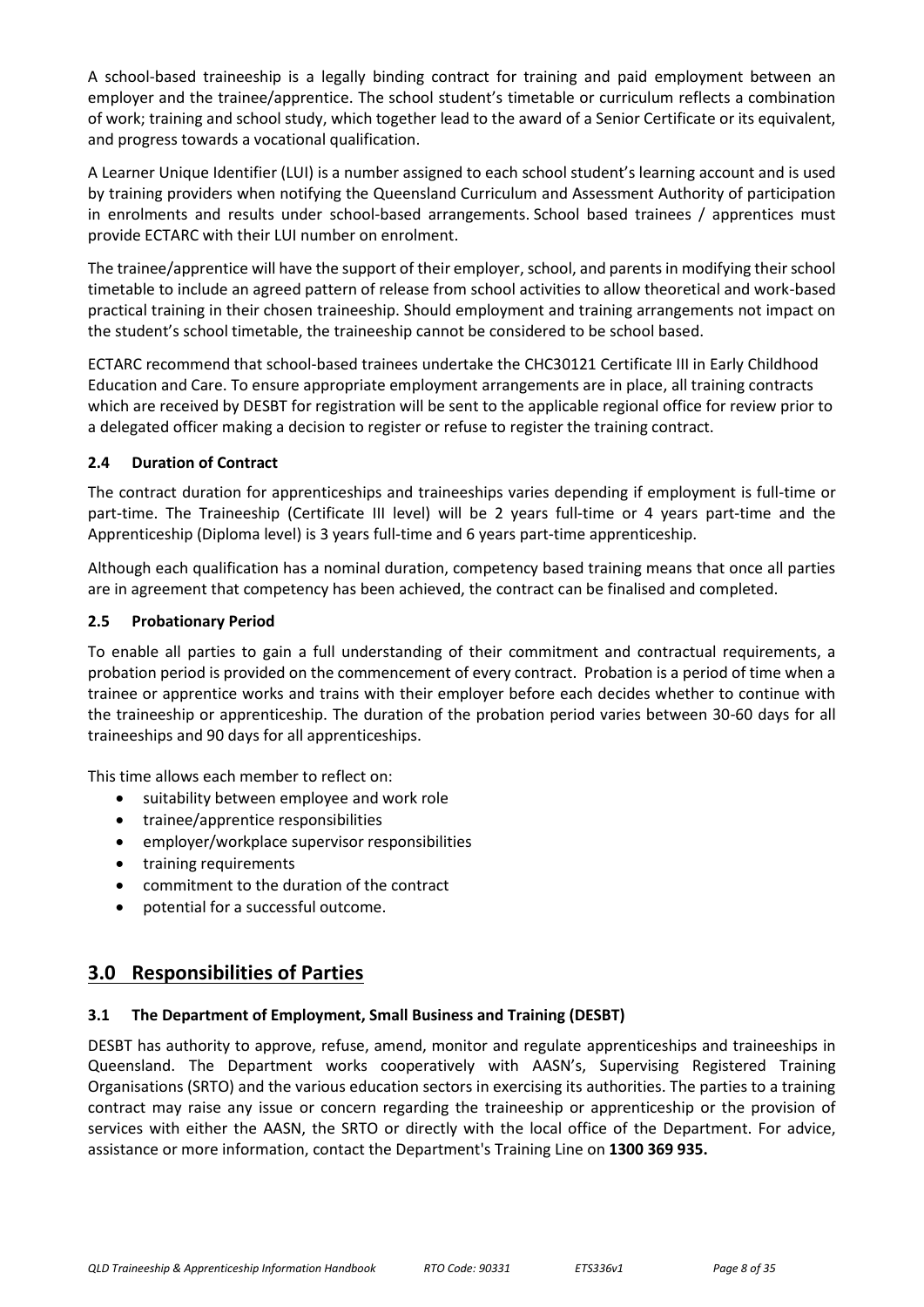#### **3.2 Australian Apprenticeships Support Networks (AASN)**

AASN's are contracted by the Australian Government to provide information, advice and assistance to employers and trainees/apprentices throughout the training contract. They are responsible for the signing of the apprenticeship/traineeship contract, registering the contract with DESBT and administering the Australian Apprenticeship Incentive Program. They offer assistance and advice with regards to obligations and responsibilities in all aspects of the agreement. Contact your AASN for assistance with forms and employment issues.

#### **3.3 School/School Career Counsellors**

The school representative must ensure that the trainee/apprentice is available to the employer for work and/or available for training during those hours of release agreed by the school and as detailed within the Training Plan. It is necessary that the Training Plan schedule identifies the periods of release agreed to accommodate vocational or off the job training of the trainee/apprentice i.e. those periods of release set aside for work activities. Alterations to the student's timetable must show an integrated plan for the undertaking of vocational training and employment that is in the best interests of the student.

By agreement, the trainee/apprentice may also attend employment or vocational training during school holidays, weekends or at other times. These arrangements must be documented within the Training Plan.

#### **3.4 Supervising Registered Training Organisation (SRTO)**

Supervising Registered Training Organisations (SRTO) delivers training and assessment to trainees and apprentices. ECTARC TDOs will work with you and your employer to help develop a Training Plan, deliver training, assess your achievement of skills, and issue the qualification on successful completion of your traineeship or apprenticeship. ECTARC can provide employers and employees with information on contractual requirements, obligations, responsibilities and support in all areas of traineeships/apprenticeships.

#### *ECTARC will:*

- assign a Training and Development Officer (TDO)
- develop a Training Plan to suit trainee/apprentice and employer needs and provide a copy of the final, signed version within 14 days of it being signed
- issue a Record of Training and Assessment within 14 days of the Training Plan being signed
- assess Foundation Skills and support needs of trainee/apprentice
- provide all learning resources
- maintain regular training and assessment as per the Training Plan
- support the trainee/apprentice throughout their contract
- maintain records of training and assessment progress
- advise and assist in relation to additional support and funding requirements
- issue the qualification upon completion
- charge a student contribution fee in accordance with DESBT guidelines
- ensure an Employer Resource Assessment (ERA) is completed and monitored. Where all requirements cannot be met ECTARC are required to notify the employer, the AASN and Department immediately.

Each trainee/apprentice has a choice of SRTO. Should you choose to change from ECTARC to another training provider, you are able to do this at any time during your contract period. ECTARC requires two weeks' notice of change of SRTO and can supply appropriate forms for notifying DESBT.

#### **3.5 Employer Responsibilities**

Employers taking on a trainee/apprentice are required to undertake an Employer Resource Assessment (ERA) to ensure that they can provide the range of work, facilities, supervision and training required under the trainee/apprentice Training Plan. The ERA is conducted at the commencement of the traineeship/apprenticeship and then at intervals of no longer than three (3) months. The ERA includes: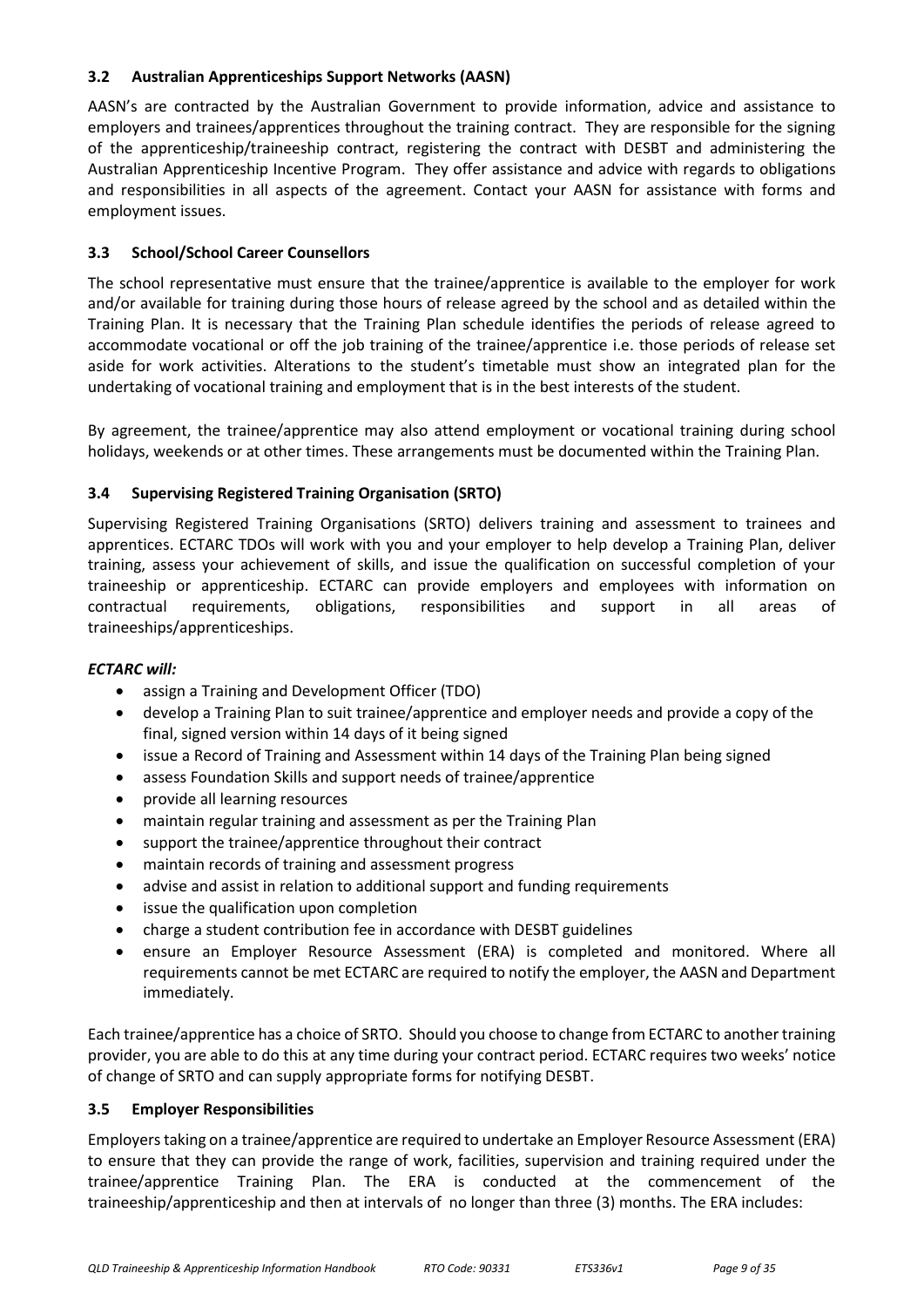#### **3.5.1 Ratio check**

For trainee/apprentice approval purposes, there must be a ratio of one qualified person employed to each trainee/apprentice employed in the service. E.g. If there are three trainees in a service, there should also be three Certificate III or higher qualified educators employed at the service.

#### **3.5.2 Supervision check**

The minimum requirement for adequate training supervision is a designated qualified person. This person is required to be a permanent employee at the same workplace as the trainee/apprentice, as well as be predominantly employed during the same working hours as the trainee/apprentice in order to support and mentor them.

#### **3.5.3 Facilities and range of work**

Employers must provide both the facilities and the range of work to support trainees/apprentices' learning in the units of competency identified in the Training Plan, and ensure that the trainee/apprentice receives adequate training, supervision and assessment. With regard to children's services, facilities would mean the service itself meaning a regulated service, and range of work means the trainee/apprentice has been employed to work with the children, not as a support worker (e.g. the cook, cleaner or bus driver).

*Please note:* where more than one trainee/apprentice is at the service, separate ERAs may be required to be completed.

#### *The employer must:*

- sign a Training Plan within three (3) months of commencement
- provide the trainee/apprentice with a staff handbook and job description
- provide the trainee/apprentice with a roster of working hours
- provide quality on-the-job instruction in a safe working environment
- allocate a Workplace Supervisor and provide ECTARC with a copy of the Workplace Supervisor's qualification
- release the trainee/apprentice from the floor to complete training and assessment
- assist the trainee/apprentice to become an effective team member by providing feedback and advice
- ensure that the trainee/apprentice receives appropriate wages as outlined by the Fair Work Commission. All employers are advised to contact the Fair Work Commission to determine which Award/Arrangement your employees are paid under.
- notify the nearest DESBT office in writing within 14 days of the following:
	- $\triangleright$  an agreement to amend or cancel the training contract
	- $\triangleright$  the sale or disposal of the business
	- $\triangleright$  belief that the trainee/apprentice is failing to make reasonable progress
	- $\triangleright$  belief that the trainee/apprentice will not complete

ECTARC can assist you by providing the required forms or contact details for your nearest DESBT office. The employer must also notify ECTARC of:

- any of the above DESBT notices
- any changes required to the Training Plan
- a change of SRTO (two weeks' notice required)
- completion of contract requirements

#### **3.5.4 Workplace Supervisor**

The Workplace Supervisor must be a qualified educator who holds a qualification equivalent or higher, the trainee (CHC30121 Certificate III in Early Childhood Education and Care) or apprentice (CHC50121 Diploma of Early Childhood Education and Care). A copy of this qualification must be provided to ECTARC.

#### *The Workplace Supervisor must:*

- mentor and support the trainee/apprentice
- provide range of work and opportunity to develop skills as per each unit of competency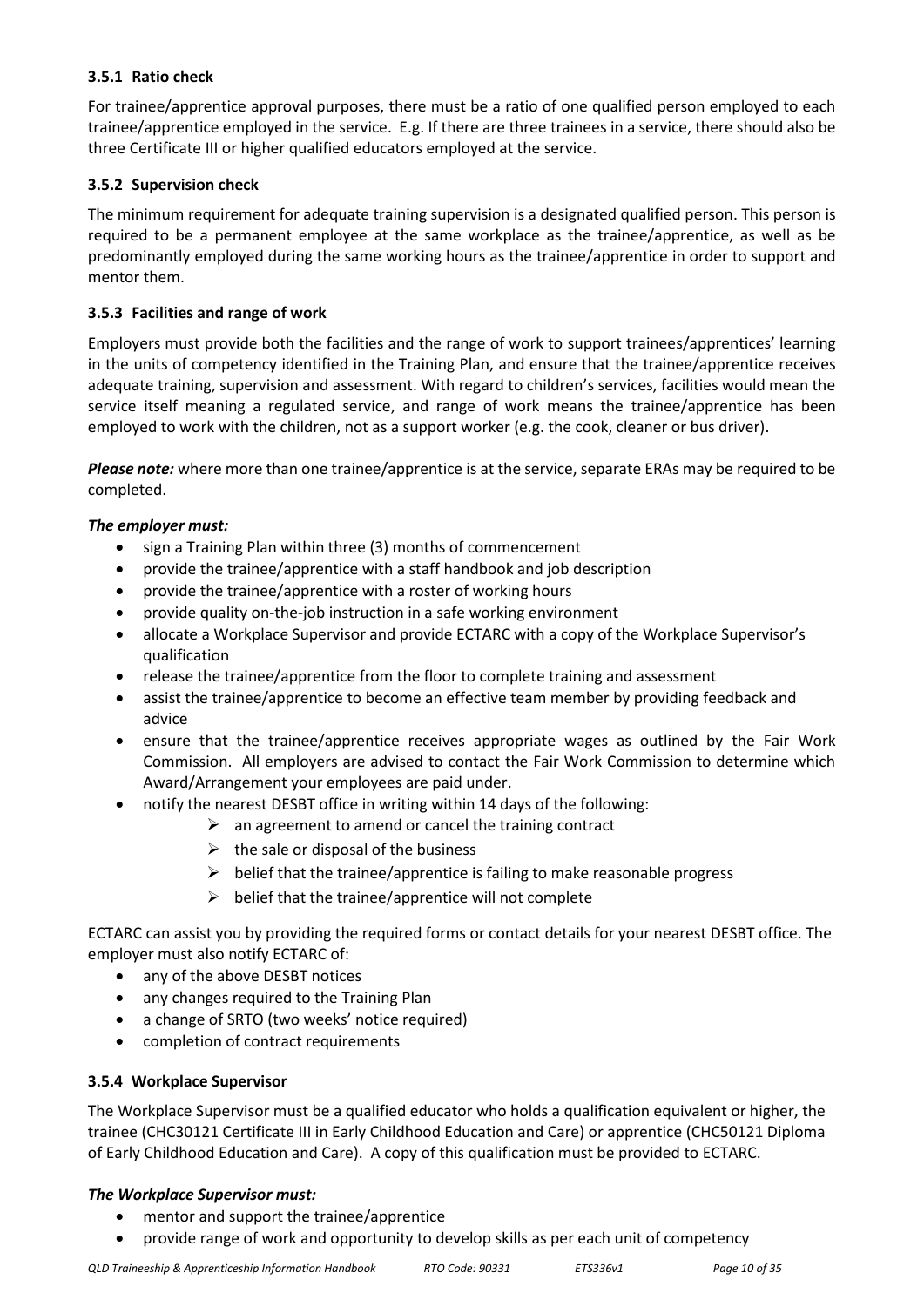- have regular discussions with the trainee/apprentice about the practical component and give feedback and direction about performance
- complete and sign the *Third Party Reports* for each unit
- ensure the trainee/apprentice is prepared and ready for training and assessment
- assist the trainee/apprentice to follow service policies and procedures
- ensure the trainee/apprentice is keeping on track with their written work
- counter sign the trainee/apprentice Record of Training and Assessment

#### **3.5.5 Employer not to prevent participation in training**

The employer of a trainee or apprentice must not directly, or indirectly -

- a) obstruct the trainee/apprentice from participating in training required under the Training Plan for the trainee/apprentice to be delivered by the Supervising Registered Training Organisation (*required training*); **or**
- b) prejudice the trainee/apprentices employment, or place the trainee/apprentice at a disadvantage, because the trainee/apprentice participates in the required training; **or** discourage or coerce the trainee/apprentice from participating in the required training.

#### **3.5.6 Record keeping and reporting**

Employers are required to keep and maintain specific records during the course of the Traineeship/Apprenticeship training contract. These records monitor the trainee/apprentices work and training progress.

Records that the employer should keep and maintain include:

- the approval letter from your state or territory training authority once the training contract has been approved
- a copy of the trainee/apprentice training contract
- a copy of the Training Plan as agreed with the SRTO
- a copy of the award or workplace agreement under which the trainee/apprentice is employed.

Employers also need to monitor the trainee/apprentice's progress and confirm that they are developing the required skills and knowledge. The Training Contract requires the employer to work with the assistance of the SRTO and the trainee/apprentice to ensure that the Training Plan is complied with, and that training records are kept up to date and progress monitored and reviewed.

#### **The various records which you must maintain include:**

- records of time worked and wages paid to the trainee/apprentice
- your trainee/apprentice's *Third Party Reports,* and Record of Training and Assessment provided by ECTARC, which documents the on-the-job performance, the practical hours undertaken with specific age groups and progress made

#### **3.6 Employee (or prospective employee)**

#### **3.6.1 Unique Student Identifier (USI)**

Any person undertaking a nationally recognised qualification or unit of competency is required to have a USI. Your USI links to an online account that contains a person's training records and results that have been completed since January 2015. By having a USI you will be able to access your training records and results whenever you need them. It is very important that all students register for a USI. If you don't have a USI, you will need to create one in order to enrol.

Visit www.usi.gov.au and follow the steps to obtain your USI number. It is quick and easy to do and will look something like this: **5NW87ZL1P9**

Once you have obtained your USI number, you are required to provide ECTARC with your USI so your enrolment can be processed and training can commence.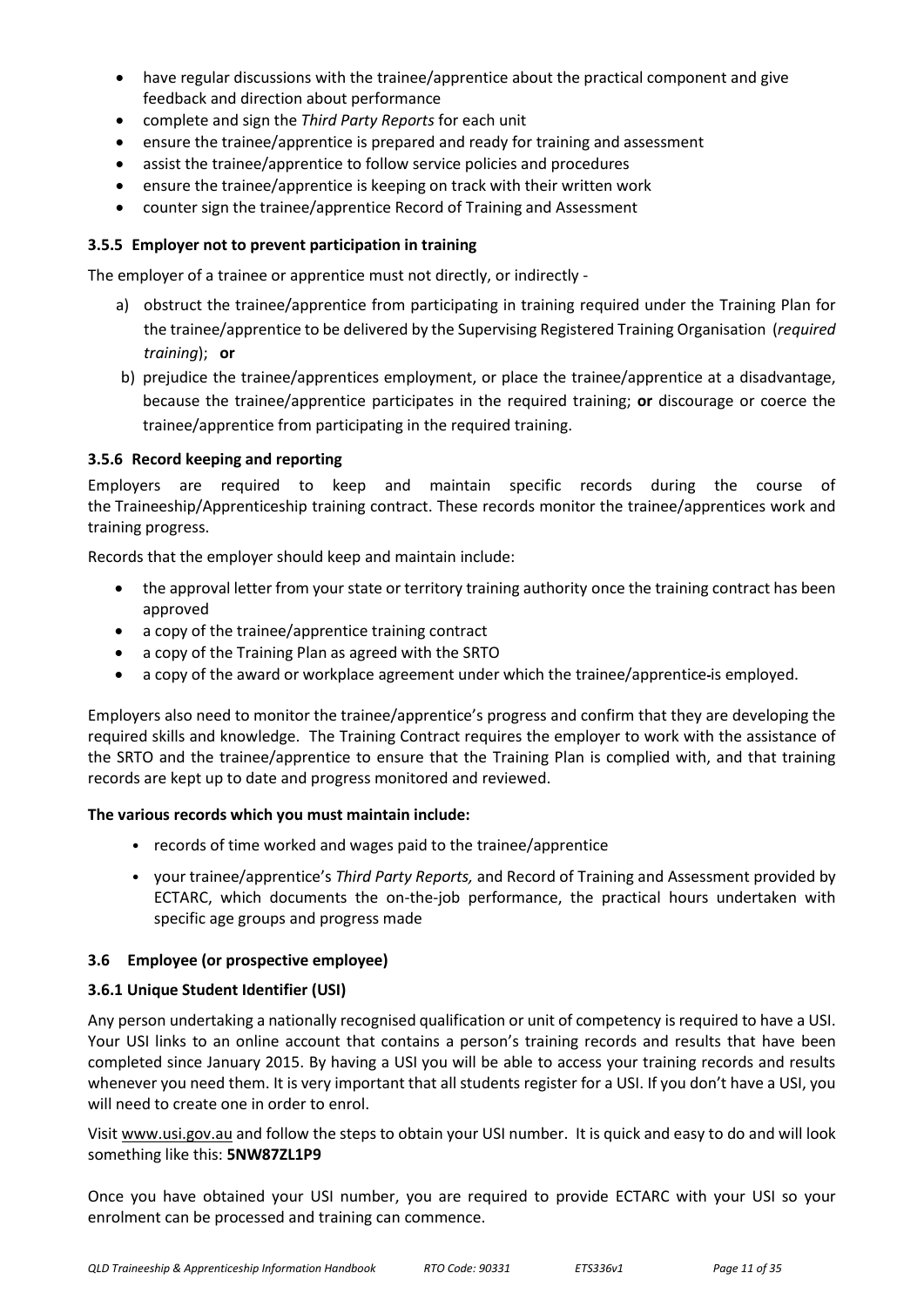#### **3.6.2 Commencement**

The traineeship / apprenticeship starts on the day agreed to by employer and trainee / apprentice. When a start date has been established, the following steps are undertaken:

- 1. The employer contacts an AASN (Australian Apprenticeships Support Network) provider to facilitate the signing of the training contact. The training contract must be signed within 14 days after the start of the traineeship / apprenticeship.
- 2. The AASN provider will visit the workplace to establish the training contract and advise the employer and trainee/apprentice of their obligations under the contract.
- 3. The employer and trainee/ apprentice must choose a Supervising Registered Training Organisation (SRTO) to deliver the training. A list of training organisations relevant to your chosen traineeship or apprenticeship is provided by the AASN or DESBT. **To nominate ECTARC as your provider, simply tell your AASN at induction**.
- 4. The AASN provider will contact the Supervising Registered Training Organisation to accept their involvement in the traineeship/apprenticeship.
- 5. ECTARC will contact the employer to arrange an induction to take place and negotiate a training plan to suit the needs of the employer and trainee/apprentice. This must occur within three months of the start date. The Training Plan sets out what you will learn, where you will learn it, how often you will be trained, and how and when you will be assessed.
- 6. Workplace training should commence as soon as possible.

#### **3.6.3 As a trainee/apprentice**

The trainee/apprentice is responsible for meeting and maintaining their obligations under the Training Contract. If the trainee/apprentice is under 18 years of age a parent/guardian is also responsible for meeting obligations under the agreement. Once the trainee/apprentice turns 18 the parent/guardian is no longer part of the contract.

As part of your induction it is important that you undertake a Foundations Skills Questionnaire and disclose any additional needs/disabilities that you may have and any prior qualifications/study that you have completed. This will allow ECTARC to provide suitable assistance if required, and to ensure your Training Plan is designed to meet your needs.

**Note:** A verified copy of ID and a USI number is required for sign up by your ECTARC Training and Development Officer.

#### *The trainee/apprentice must:*

- obtain a Unique Student Identifier number
- observe the conditions of the employment agreement or award
- attend and perform work duties as directed (job description, roster)
- follow relevant regulations and lawful commands
- follow the service's policies, procedures and guidelines
- observe confidentiality on behalf of the employer and clients
- complete all assessments as set out in the Training Plan by using allocated study time
- undertake training and assessment as set out in the Training Plan
- complete practicum requirements as outlined in the chosen program
- maintain Record of Training and Assessment (this will need to be retained at the workplace)
- have the Workplace Supervisor observe and comment on performance
- discuss progress with the Workplace Supervisor
- notify the ECTARC TDO if you are unable to attend training/assessment visits
- notify the ECTARC TDO of the following:
	- $\triangleright$  if you are having difficulties with study/assessments
	- $\triangleright$  any agreement to amend or cancel the training contract
	- $\triangleright$  change of SRTO and completion of contract requirements
	- $\triangleright$  if you require any changes to your Training Plan
	- $\triangleright$  if you lose your Record of Training and Assessment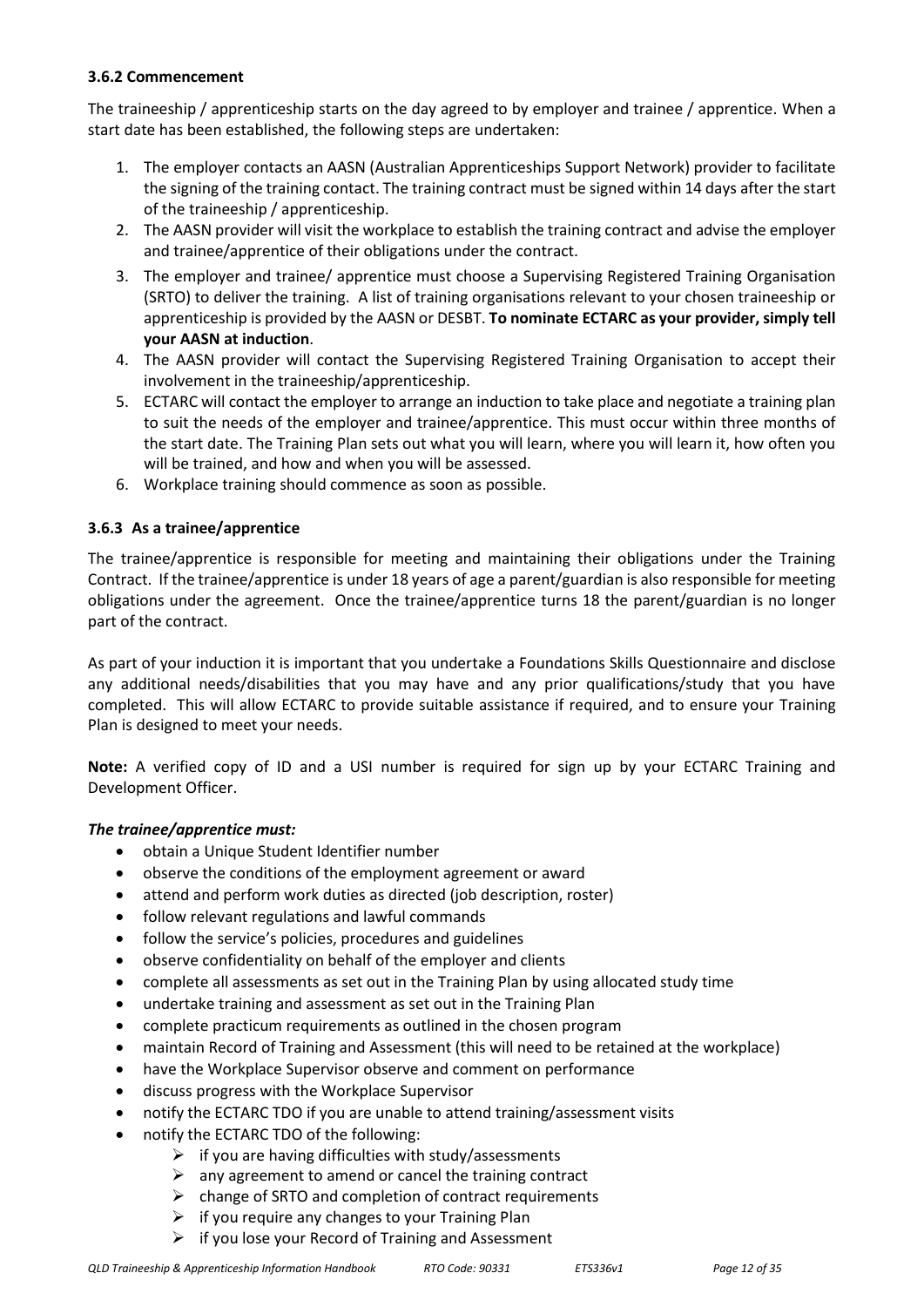- $\triangleright$  if you are unable to fulfil your practicum obligations
- $\triangleright$  belief that the employer is failing to meet their obligations
- $\triangleright$  belief that you will not complete in due time

Trainees/Apprentices will be asked to complete a survey at induction and upon completion or withdrawal from their program as part of ECTARC's requirement to seek feedback and provide reports to Government Departments. Opportunities to provide feedback on each unit of competency is provided in the ECTARC Training Portal.

## **4.0 Qualifications**

#### **4.1 CHC30121 Certificate III in Early Childhood Education and Care - Traineeship**

CHC30121 Certificate III in Early Childhood Education and Care is an entry level III competency based program assessed against the CHC Community Services Training Package.

There are two components to the traineeship:

- On-the-job training Practical learning in the workplace to gain skills and knowledge
- Off-the-job training Formal training and assessment by ECTARC

Duration of both will vary according to electives chosen, student skills, knowledge and experience.

**160** Practicum hours (minimum), will be completed at your place of employment with appropriate age groups or at your host regulated education and care service. ALL trainees must complete and submit a Workplace Hours Log Book for their course requirements for the following age groups:

- **forty** (40) hours working with birth 23 month-olds
- **forty** (40) hours working with 2-3 year-olds
- eighty (80) hours working with 3-5 year-olds.

**Off-the-job:** The CHC30121 Certificate III in Early Childhood Education and Care consists of the following units. There are 17 units of self-paced learning resources. This is made up of **15 core** units and **2 electives** (selected during Training Plan development).

|          | <b>Unit Code</b> | <b>Unit Name</b>                                                                         |
|----------|------------------|------------------------------------------------------------------------------------------|
| Core     | HLTWHS001        | Participate in workplace health and safety                                               |
| Core     | CHCPRT001        | Identify and respond to children and young people at risk                                |
| Core     | CHCECE055        | Meet legal and ethical obligations in children's education and care                      |
| Core     | CHCECE056        | Work effectively in children's education and care                                        |
| Core     | CHCECE031        | Support children's health, safety and wellbeing                                          |
| Core     | CHCECE034        | Use an approved learning framework to guide practice                                     |
| Core     | CHCECE030        | Support inclusion and diversity                                                          |
| Core     | CHCECE054        | Encourage understanding of Aboriginal and/or Torres Strait Islander peoples'<br>cultures |
| Core     | CHCECE035        | Support the holistic learning and development of children                                |
| Core     | CHCECE038        | Observe children to inform practice                                                      |
| Core     | CHCECE033        | Develop positive and respectful relationships with children                              |
| Core     | CHCECE032        | Nurture babies and toddlers                                                              |
| Core     | CHCECE036        | Provide experiences to support children's play and learning                              |
| Core     | CHCECE037        | Support children to connect with the natural environment                                 |
| Core     | HLTAID012        | Provide First Aid in an education and care setting                                       |
| Elective | CHCDIV001        | Work with diverse people                                                                 |
| Elective | HLTFSE001        | Follow basic food safety practices                                                       |

*Please note that other electives can be chosen if they meet the requirements of the training package.*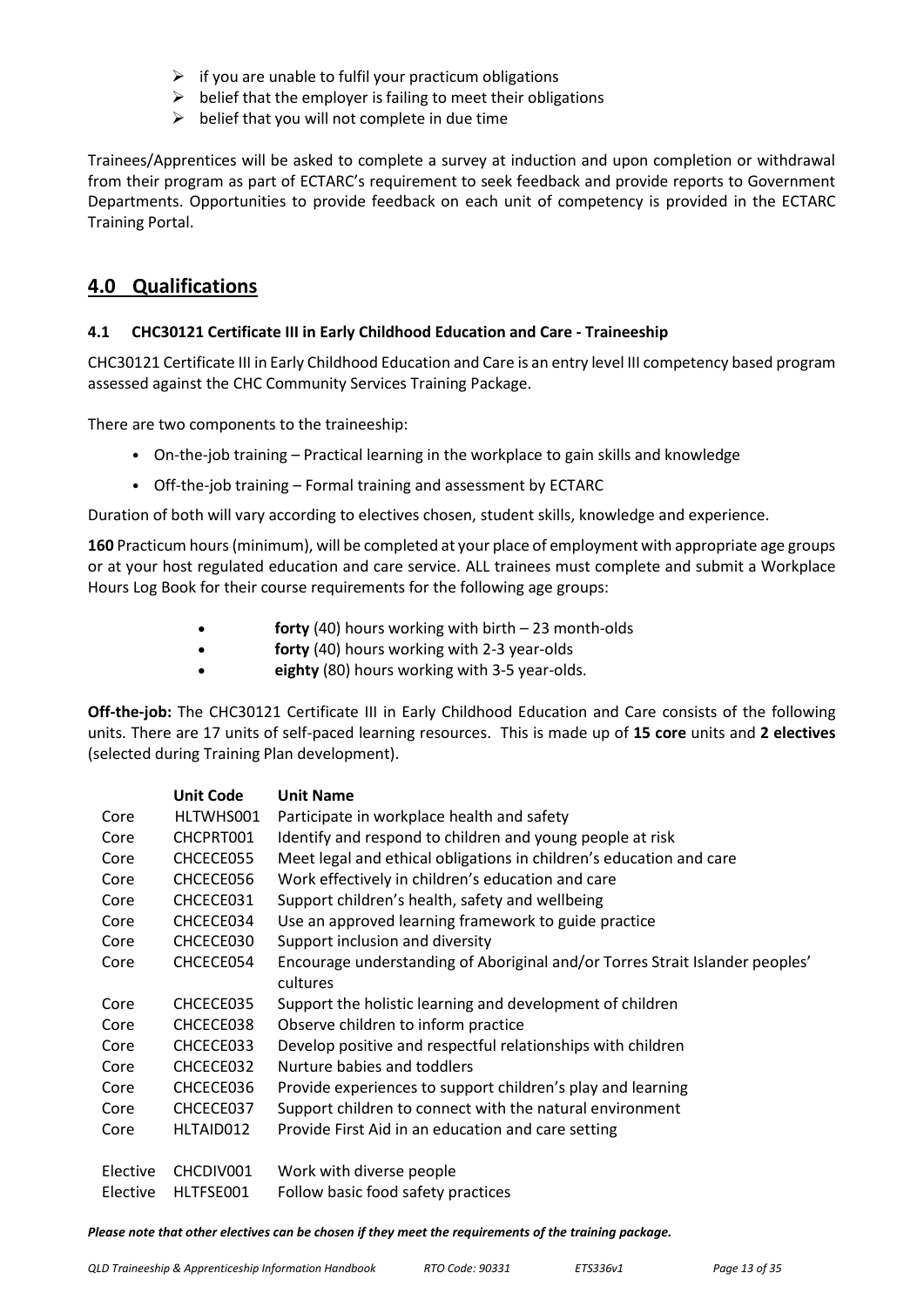The trainee and employer choose which electives best suit the needs of the trainee. All units have learning support materials (readings), reflective practice exercises, written assessments and practical skills for completion. These must be submitted consistently during the program.

#### **4.2 CHC50121 Diploma of Early Childhood Education and Care – Apprenticeship**

CHC50121 Diploma of Early Childhood Education and Care is a level V qualification assessed against the CHC Community Services Training Package.

There are two components to the apprenticeship:

- On-the-job training Practical learning in the workplace to gain skills and knowledge
- Off-the-job training Formal training and assessment by ECTARC

Duration of both will vary according to electives chosen, student skills, knowledge and experience.

**280** Practicum hours (minimum), will be completed at your place of employment with appropriate age groups or at your host regulated education and care service. ALL apprentices must complete and submit a Workplace Hours Log Book for their course requirements for the following age groups:

- **forty** (40) hours working with birth 23-month-olds
- **forty** (40) hours working with 2-3 year-olds
- **eighty** (80) hours working with 3-5 year-olds
- **forty** (40) hours working with a child/children with additional needs (any age group)
- **eighty** (80) hours working in service management.

**Off-the-job:** The CHC50121 Diploma of Early Childhood Education and Care consists of 15 units of self-paced learning resources. This is made up of **12 compulsory** units and **3 electives** (selected at Training Plan development).

Persons who have completed a superseded Certificate III qualification and are enrolling in the CHC50121 Diploma of Early Childhood Education and Care must provide ECTARC with permission to access your USI records on the USI Portal or provide a copy of your transcript and ECTARC will contact the issuing RTO to verify its authenticity. Following this you may be required to complete a bridging assessment for gaps identified.

|          | <b>Unit Code</b> | <b>Unit Name</b>                                                      |
|----------|------------------|-----------------------------------------------------------------------|
| Core     | CHCPRP003        | Reflect on and improve own professional practice                      |
| Core     | CHCECE041        | Maintain a safe and healthy environment for children                  |
| Core     | CHCECE050        | Work in partnership with children's families                          |
| Core     | CHCECE042        | Foster holistic early childhood learning, development and wellbeing   |
| Core     | CHCECE047        | Analyse information to inform children's learning                     |
| Core     | CHCECE043        | Nurture creativity in children                                        |
| Core     | CHCECE049        | Embed environmental responsibility in service operations              |
| Core     | CHCECE048        | Plan and implement children's education and care curriculum           |
| Core     | CHCECE045        | Foster positive and respectful interactions and behaviour in children |
| Core     | CHCECE046        | Implement strategies for the inclusion of all children                |
| Core     | CHCECE044        | Facilitate compliance in a children's education and care service      |
| Core     | BSBTWK502        | Manage team effectiveness                                             |
| Elective | CHCMGT003        | Lead the work team                                                    |
| Elective | BSBHRM413        | Develop teams and individuals                                         |
| Elective | BSBSTR501        | Establish innovative work environments                                |

*Please note that other electives can be chosen if they meet the requirements of the training package.*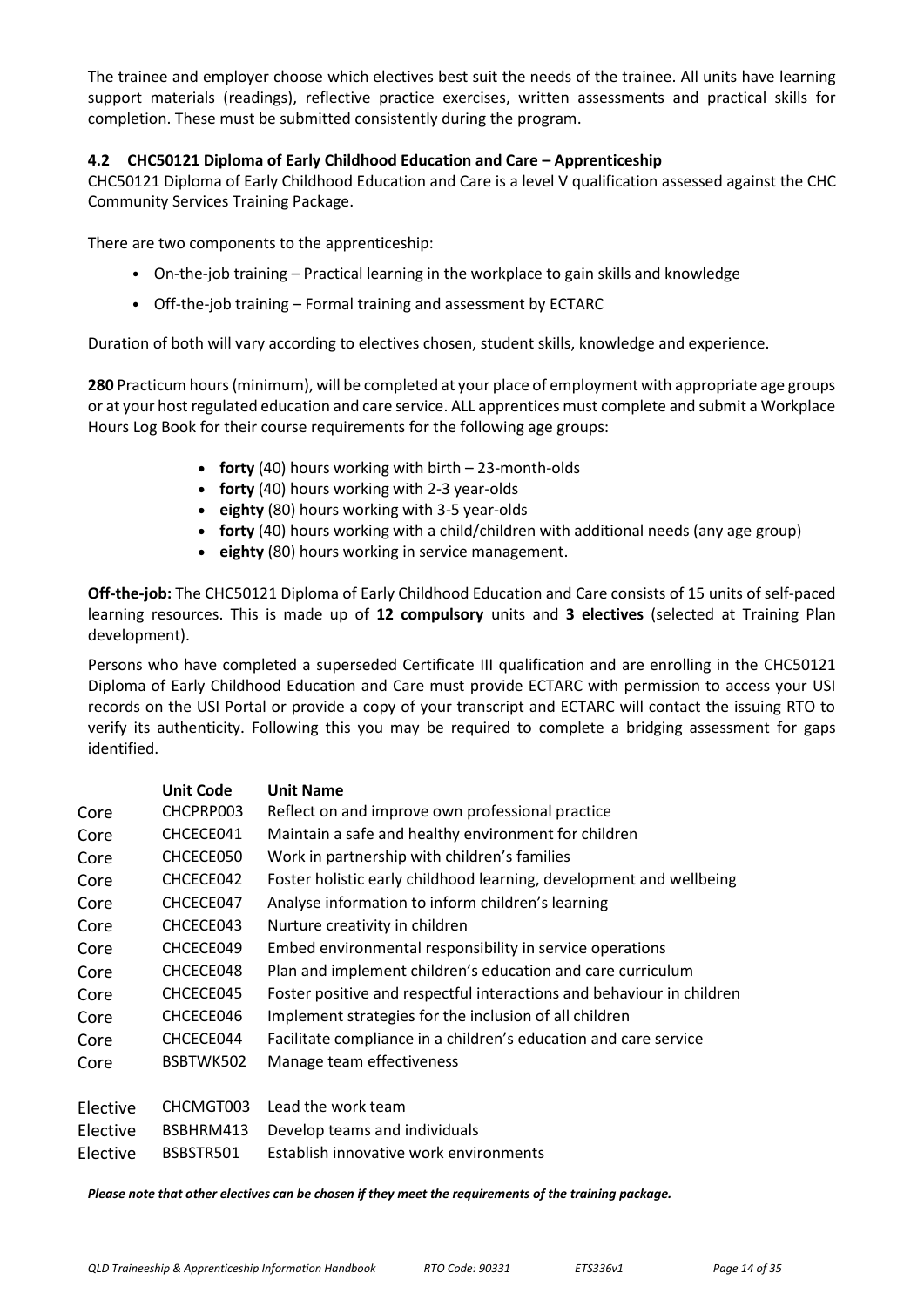The apprentice and employer choose which electives best suit the needs of the apprentice. All units have learning support materials (readings), reflective practice exercises, written assessments and practical skills for completion. These must be submitted consistently during the apprenticeship.

#### **4.3 Workplace learning**

The essence of an apprenticeship or traineeship is the workplace learning and experience that you will gain. Under the legally binding training contract, apprentices and trainees must make every effort to acquire the skills and knowledge required to successfully complete their course.

It is a requirement of the CHC Training Package that an ECTARC TDO observe students in a workplace to assessthem performing the required practical skills. It is the employer's responsibility to provide a Workplace Supervisor who will ensure students are instructed properly and given every opportunity to develop and practice skills in the relevant competencies. The Workplace Supervisor should be a good role model and provide support and guidance on relevant job roles and duties. He/she will provide constructive feedback and advice on ways of overcoming any identified gaps in performance.

It is advised that students meet with the Workplace Supervisor at the commencement of each unit to familiarise themselves with service performance standards and determine practical learning requirements. Assessment for each unit includes a **Third Party Report** which outlines a set of observable skills and abilities that an early childhood educator must perform for that unit of competency. The Third Party Report is completed by the Workplace Supervisor and verifies observation of the student consistently performing required practical skills, applying essential knowledge and displaying the required attributes to a satisfactory level.

#### *Students will need to*:

- demonstrate competency at work by answering questions that the Workplace Supervisor asks to demonstrate skills and knowledge
- participate in workplace activities that can be observed to determine performance level
- work cooperatively with the Workplace Supervisor in accepting feedback constructively
- assist in identifying gaps in performance and ways of achieving these skills and knowledge
- work towards demonstrating skills and knowledge (competency) in further units.

## **5.0 Record of Training and Assessment**

A **Record of Training and Assessment** is an official record of your achievements and progress. It documents all formal training by your SRTO (ECTARC), the skills and knowledge that you have gained through your onthe-job learning, completion of required practicum hours and the final assessment results for all competencies.

It is the students responsibility to complete the appropriate documents and records correctly and ensure that copies of your *Training Plan* (updated every three months to show your progression) and *Record of Training and Assessment* are retained. These documents will be signed off by an ECTARC TDO at intervals of no more than **three months** throughout the program and progress reports will be returned to you for retention. Regular updates allow all parties the opportunity to discuss training and ensure that the trainee/apprentice are receiving the full range of work and are progressing satisfactorily.

There are two Log Books located in the Record of Training and Assessment:

- A Workplace Hours Log which records the practicum hours completed at your place of employment with appropriate age groups
- A Study and Training Time Log which is used to record all time withdrawn from productive work for the purpose of formal training, study and assessment. These forms will also be provided at training for you to document time spent on each unit.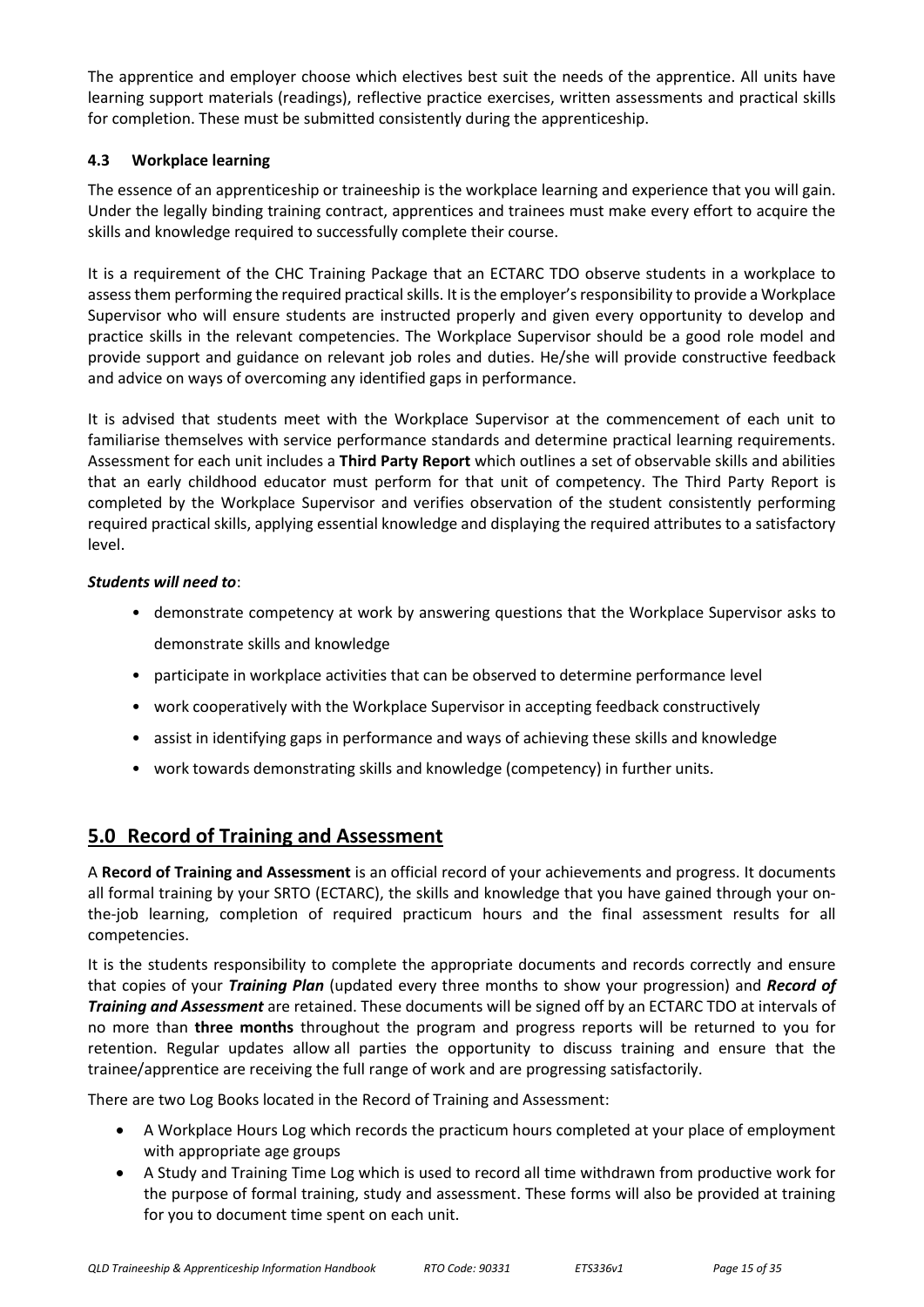Your training record is yours to keep, and when fully completed may be used to:

- show your employer, SRTO or the Department of Employment, Small Business and Training, when requested
- provide evidence for recognition of learning
- provide evidence to licensing authorities, where applicable
- assist you in preparing future job applications.

It is important that the Record of Training and Assessment remains in your possession and is not lost or misplaced. This must be completed regularly and submitted to your ECTARC TDO at every visit.

#### **PLEASE NOTE:**

All units of competency must be completed by the trainee/apprentice by the contract completion date. If they are not, the final incentive payment cannot be claimed by the employer, and the trainee/apprentice will not be eligible to receive their qualification.

### **6.0 First Aid**

The first aid component of the course - **HLTAID012 Provide First Aid in an education and care setting** must be completed externally through a registered training provider of the student's choice. Where eligible, ECTARC will cover the cost on behalf of the student.\*

The nominated training provider must invoice ECTARC for the cost of HLTAID012 Provide First Aid in an education and care setting and reference the student's name on the invoice. Payments will be made within 7 days of receiving the invoice.

Once the course is completed, a certified copy of the First Aid Certificate must be provided to ECTARC to be added to the student's records as a Credit Transfer.

\*Please note: If you have previously completed *HLTAID012 Provide First Aid in an education and care setting* as part of a program that has been funded by Qld Government, and need to update this throughout your enrolment period, this unit will not be eligible for funding. This means you will be required to pay the costs associated with this training directly to the external training provider as per their fees and charges.

## **7.0 Tuition Fees**

All SRTO's are required by DESBT to charge an apprentice/trainee student co-contribution fee towards the cost of their training. The student co-contribution fee will be calculated at \$1.60 per nominal hour for each unit of competency being undertaken as outlined by DESBT. The exact cost of the program will depend on electives chosen and fees will be calculated accordingly as per units selected in Training Plan development. This fee policy also applies to any units being undertaken via the recognition process for prior knowledge and skills, but does not apply to units recognised and granted as Credit Transfer. *See Appendix for the full list of units and individual prices.*

In accordance with contract guidelines, the supplier can negotiate additional fees with the employer or new trainee/apprentice for training and assessment in any units of competency, which is over and above that which is essential to the qualification outcome for the trainee/apprentice.

For those cases where state funding is not available for training, a 'Fee for Service' for trainees and apprentices is available at standard ECTARC rates. Please see the *ECTARC Fee Schedule* at [www.ectarc.com.au.](http://www.ectarc.com.au/) This means that the employer pays ECTARC for the training from incentive payments received by them from the Australian Government. For more information on Fee for Service traineeships/apprenticeships, and eligibility and criteria of employment, please contact ECTARC.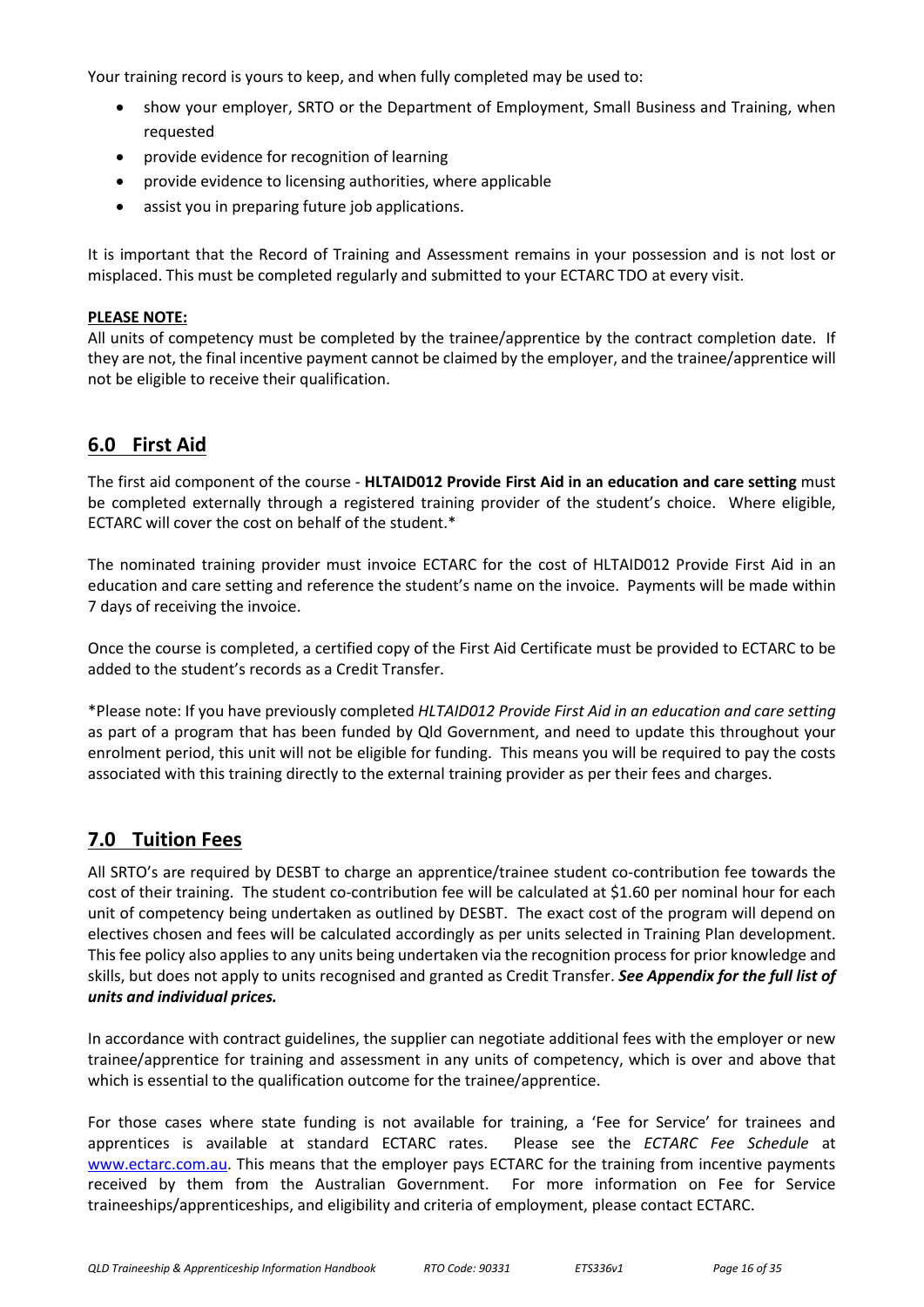A number of payment options are available and the trainee/apprentice may choose a method that best suits their financial needs. Student co-contribution fees are payable by credit card or payment plan via direct debit. Forms for this purpose will be made available to students at sign up. If you need to discuss other payment options, please contact ECTARC on 07 3290 2966.

#### **PLEASE NOTE:**

**Full payment of fees is required by the date of completion.** ECTARC advises that they have the right to withhold training if fee payments have not commenced within **three months from induction. ECTARC will not complete training or assessment** for the final unit of competency **until full payment is received.**

*IMPORTANT: under User Choice, the Department may amend the amount of fees chargeable at any time. Training package changes may also alter the total fee amount. Students will be informed of any changes to fee prior to occurring.*

#### **7.1 Partial exemptions – tuition fees**

Provision exists for partial and full exemptions on student co-contribution fees so **trainee/apprentices** are not financially disadvantaged. Exemption policies and procedures are explained and concession application forms are provided at sign up.

A trainee/apprentice is exempt from paying 60% of the student co-contribution fee if it can be shown that they fall into one or more of these exemption categories:

- a) the trainee/apprentice was or will be under 17 at the end of February in the year in which the training commences, and the trainee/apprentice is not at school and has not completed year 12;
- b) the trainee/apprentice holds a health care card or pensioner card issued under Commonwealth law, or is the partner or a dependant of a person who holds a health care card or pensioner concession card, and is named on the card;
- c) the trainee/apprentice issues ECTARC with an official form under Commonwealth law confirming that the trainee/apprentice, his or her partner, or the person of whom the trainee/apprentice is a dependant, is entitled to concessions under a health care card or pensioner concession card; or
- d) the trainee/apprentice is an Aboriginal or Torres Strait Islander person and identifies as such on the enrolment form.

Once your application for exemption is approved the trainee/apprentice is responsible for the payment of the remaining 40% of the fee owing.

#### **7.2 Full exemption – tuition fees**

A trainee/apprentice may be totally exempt from paying the student co-contribution fee if they fall into one or more of these exemption categories:

- the trainee/apprentice is a school-based trainee or apprentice
- the trainee/apprentice completed Year 12 and was a school leaver the year prior to commencement
- where payment of the student co-contribution fee would cause the trainee/apprentice extreme financial hardship, then ECTARC may exempt the trainee/apprentice from these fees.

ECTARC will determine if an exemption is accepted on the grounds of financial hardship. 'Financial hardship' is defined as foregoing the essentials in life.

**Note:** School-based trainees or apprentices may be required to pay fees for any units undertaken once they have completed school and transfer their contract to a full-time/part-time trainee/apprentice status.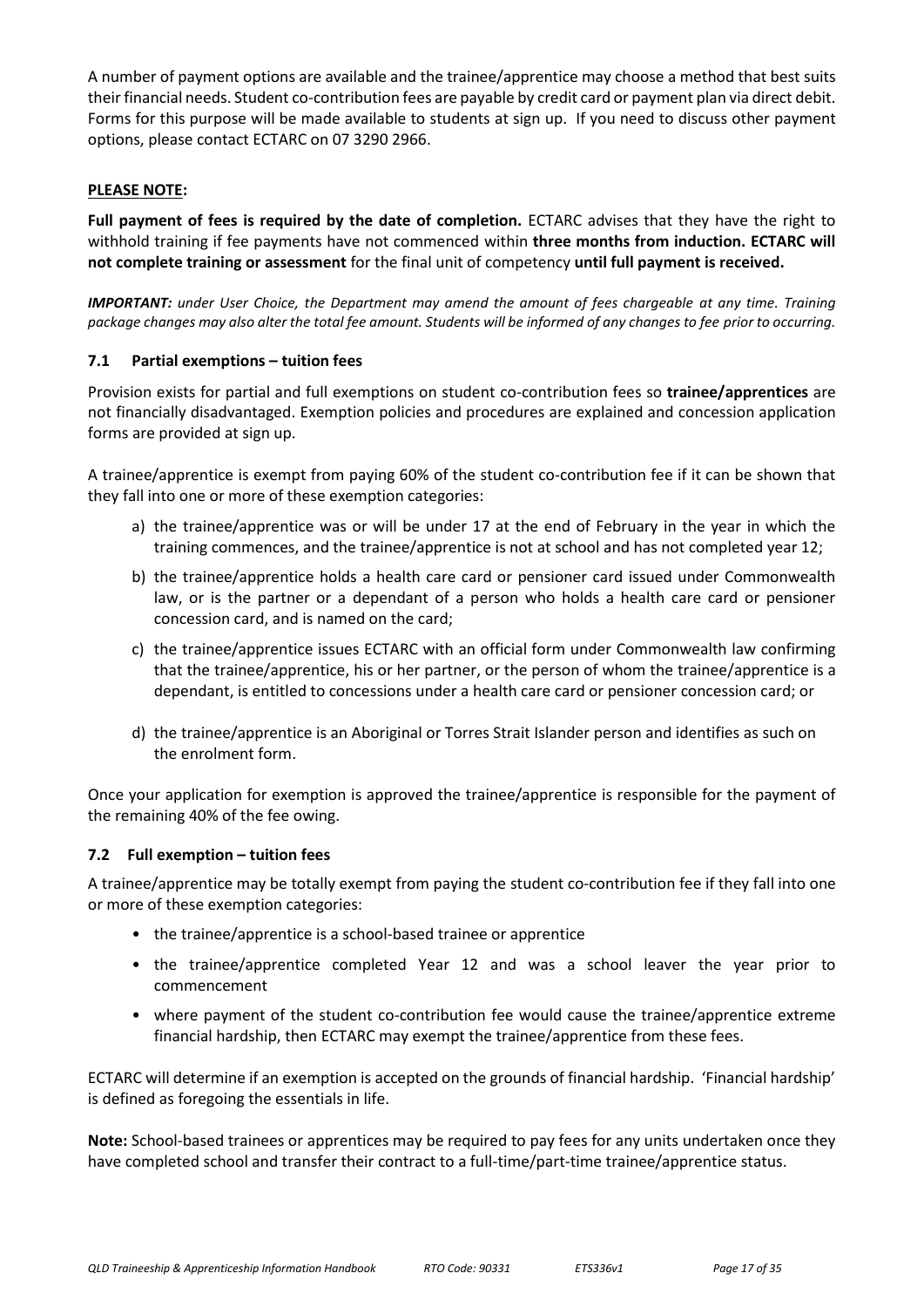#### **7.3 Credit transfer**

Trainees/apprentices who are eligible for **Credit Transfer** automatically receive an exemption of student cocontribution fees for those units where Credit Transfer has been applied. An official Statement of Attainment from a Registered Training Organisation must be provided for Credit Transfer to be conducted.

#### **7.4 Refunds**

ECTARC has a fee and refund policy that includes:

- where a trainee/apprentice does not commence a unit of competency, then ECTARC will reimburse the trainee/apprentice for all student co-contribution fees collected in relation to that unit of competency
- where a trainee/apprentice withdraws from a unit of competency after commencing that unit of study but not completing the assessment, then 50% of the student co-contribution fee will be reimbursed.

ECTARC will refund student co-contribution fees for any of the following circumstances:

- the training contract is cancelled
- an trainee/apprentice is granted an exemption after full payment of student co-contribution fees
- change of training organisations

#### **7.5 Additional charges**

ECTARC advises that there are additional charges for the re-issue of ECTARC documents, qualifications and/or Statements of Attainment due to loss or misplacement. Prices of replacement documents are:

- Record of Training and Assessment \$25.00
- Qualification/SOA \$55.00

#### **7.6 Payment of fees**

All employers need to be aware of changes to the Children's Services Award from January 1, 2015 (Variation to Modern Award - insertion of Apprentice Conditions; 14.6 Apprentice conditions of employment).

Depending upon your employer status, the variation may or may not apply to you. All employers are advised to contact the Fair Work Commission to determine which Award/Arrangement your employees are paid under. Once this is determined, you are required to advise ECTARC so we can invoice the appropriate party for any applicable student co-contribution fees.

## **8.0 How the training will be delivered**

ECTARC delivers training via a flexible delivery mode 40, which can include face-to-face, online, practical, selfpaced learning activities, reading materials and Recognition of Prior Learning (RPL). At sign up, you will be allocated an ECTARC TDO who will guide you through your study program. ECTARC is responsible for delivering the off-the-job formal training component of the traineeship/apprenticeship, this includes: providing learning resources, delivering training, conducting assessment, marking assessments and providing any support that is required.

The qualified Workplace Supervisor is responsible for your learning within the workplace and must ensure that you are trained properly in various roles and duties and given every opportunity to develop and practice skills in allrelevant competencies (*see Workplace learning).* They will monitor your progress and must provide you with constructive feedback and advice on ways of overcoming any identified gaps in your performance. Your Workplace Supervisor will complete Third Party Reports to verify on-the-job learning and indicate readiness for assessment. Outcomes of assessment will be recorded in your Training Plan and the Record of Training and Assessment.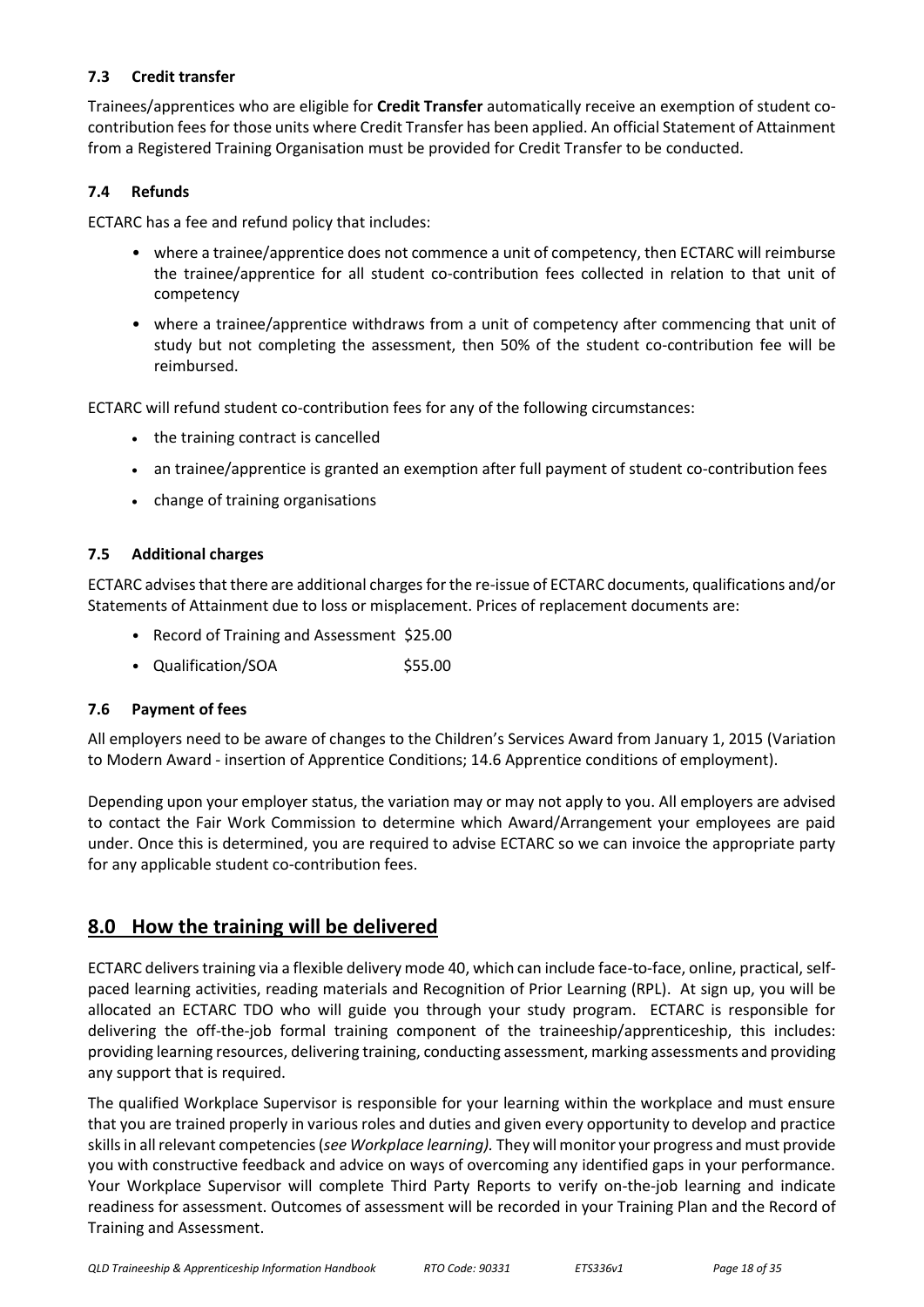A Training Plan will be developed in conjunction with ECTARC, the trainee/apprentice and employer/supervisor, outlining the training and assessment dates for all units of competency. These are suggested dates and **may change depending on student attendance at training sessions, ability to complete assessment, etc.** You may also progress faster through your learning.

Your workplace is required to arrange an opportunity for you to complete practicum hours as outlined. This may require you to work in a different room than usual and undertake normal duties and rolesfor that group. You may also be required to undertake practicum in a different service if your place of employment does not cater for all required ages/groups.

Your workplace will also allocate you study time, as recommended according to the course undertaken, for completing research, activities and assessments in the workplace. The allocated withdrawal time is recorded on the Training Plan at sign up. This withdrawal time is to be recorded in the Study & Training Time Log Book located in the back of the Record of Training and Assessment.

#### **Managing your study time:**

- Be prepared for your study/training time before it begins have learning resources and assessments ready
- Always bring your Training Plan and Record of Training and Assessment
- Ask your Workplace Supervisor for a quiet location so that you can concentrate
- Use your Training Plan to keep on track aim to have units/modules finished before they are due
- Have your Workplace Supervisor sign the Record of Training and Assessment the week before your TDO comes for assessment on that unit. This way you complete both components of assessment
- Complete your Study & Training Time Log Book each withdrawal time
- Create a task list to help you keep track of the little things
- Be organised keep things together to save confusion and create a task list to help you keep track of the little things
- Use your apprenticeship/traineeship as a valuable learning experience
- Remember to phone your ECTARC TDO in your study time if you have any questions or need added motivation
- Enjoy your study but remember to enjoy life as well.

## **9.0 Assessment**

The CHC30121 Certificate III in Early Childhood Education and Care and CHC50121 Diploma of Early Childhood Education and Care are competency-based programs that are assessed against the CHC Community Services Training Package.

Assessments may be a combination of written assessment tasks, simulations, practical assessment/observation in the workplace, and practical assessment tasks. Each individual unit contains *Learner Assessment Instructions* which are provided on the ECTARC Training Portal. These instructions contain general information and guidance about how and when assessments will occur and what you must do to satisfactorily complete each assessment task.

Assessment for each unit also includes a *Third Party Report* which outlines a set of observable skills and abilities that an early childhood educator must perform for that unit of competency. This **must** be submitted with each assessment task. The *Third Party Report* is completed by the student's Workplace Supervisor, a member of staff who holds a Diploma qualification, Early Childhood degree or equivalent. A copy of the Workplace Supervisor's qualification must be submitted to ECTARC for our records.

Assessments may be customised to best suit a student's needs. ECTARC is committed to offering flexible learning and assessment procedures to offer the optimum training experience for students. Any customisation must still ensure the integrity of the unit and that all requirements have been met.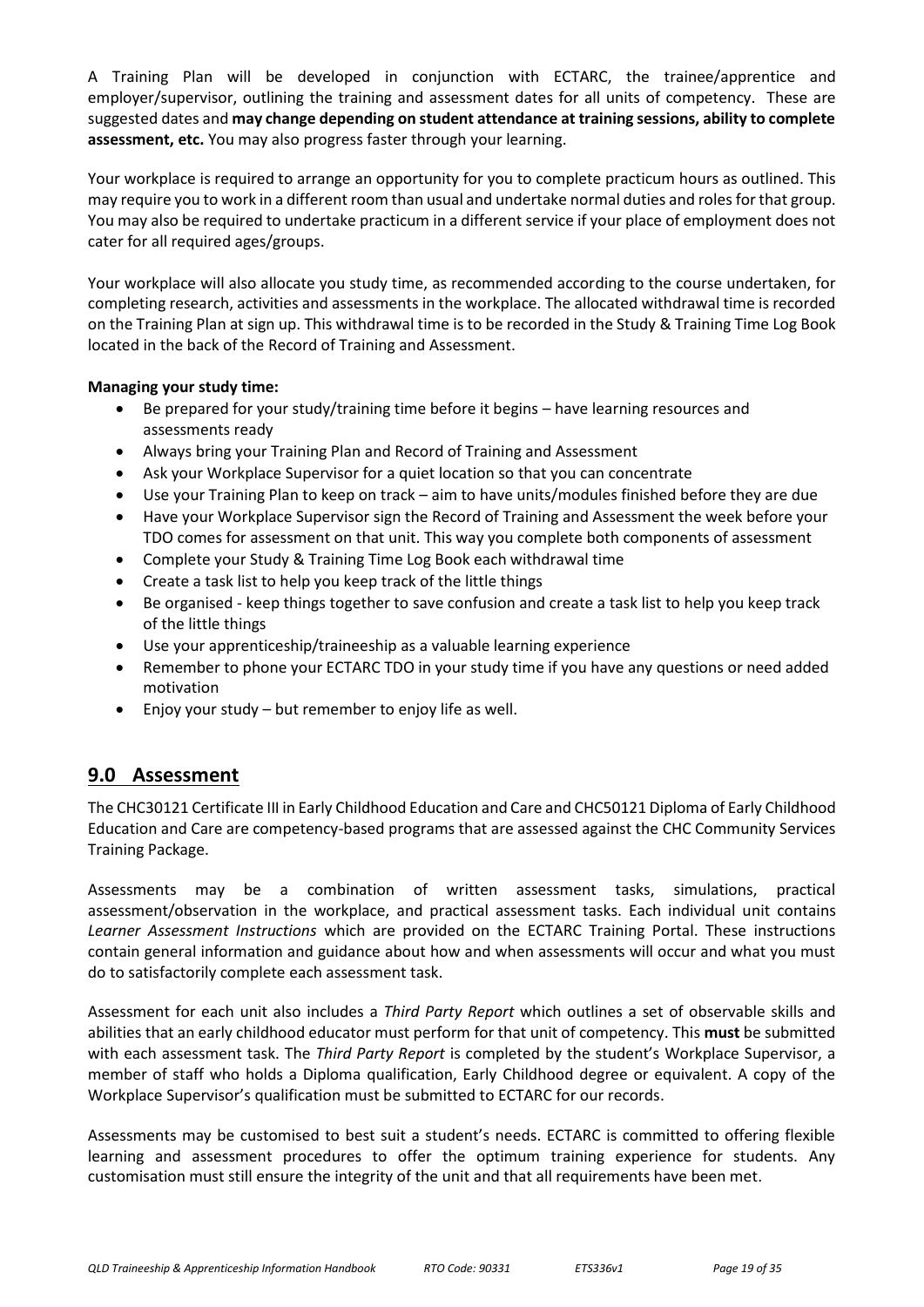#### **9.1 Making assessment judgments**

ECTARC is responsible for ensuring honest, valid and reliable assessment is conducted throughout all programs. This includes ensuring all trainees/apprentices are assessed against the **assessment requirements**  which apply to every unit of competency within the program. These include:

- the individual being assessed must provide evidence of specified essential knowledge, as well as skills
- all units must be assessed on the job under the normal workplace conditions for a range of age groups, a range of conditions, over a number of assessment situations
- consistency in performance is best assessed for a range of age groups, a range of conditions and over a number of assessment situations

Employability Skills are integral to workplace competency. Employability Skills are embedded and explicit within each unit of competency. The facets included in the framework are deemed to apply generally to work in the community services industry, with specific customisation required to address work at different levels and sectors of the industry.

The Record of Training and Assessment is used to record training in the selected units of competency. The training record is updated to reflect training undertaken, both structured and on-the-job components, and must occur at intervals of not more than 3 months, except during periods where a training contract may be suspended. The Record of Training and Assessment must be presented to the ECTARC TDO at each visit to be updated and signed. It is important that this remains in the workplace at all times and is not lost or misplaced.

Marked assessment tasks will be available on the ECTARC Training Portal for you to access. You will receive an email every time an assessment has been marked. Assessment results are not graded, your assessment results will be recorded as:

#### **S- Satisfactory**

To be assessed as Satisfactory, you will need to successfully complete all parts of the assessment, providing sufficient evidence of your knowledge, understanding and skills to a standard that consistently demonstrates the requirements of the unit.

#### **NYS -Not Yet Satisfactory**

A Not Yet Satisfactory result means that there is an area/s of the unit that you have not yet demonstrated. Your TDO will identify the area(s) for you and provide guidance and support as to what is required for you to achieve a Satisfactory result.

#### **C- Competent**

For each unit of competency, you must successfully complete:

- A Written Assessment task
- A Third Party Report
- Practical Assessment (by ECTARC Assessor in the workplace)
- Work placement hours.

Once all requirements of a unit have been met, it will then be deemed as Competent.

#### **NC – Not Competent**

Where you have been deemed Competent in a unit however do not keep up the expected standard for a unit, your TDO can, in consultation with you, reverse the assessment decision. Where ECTARC have been made aware of academic misconduct after you have been deemed Competent in a unit, that assessment judgement will also be reversed.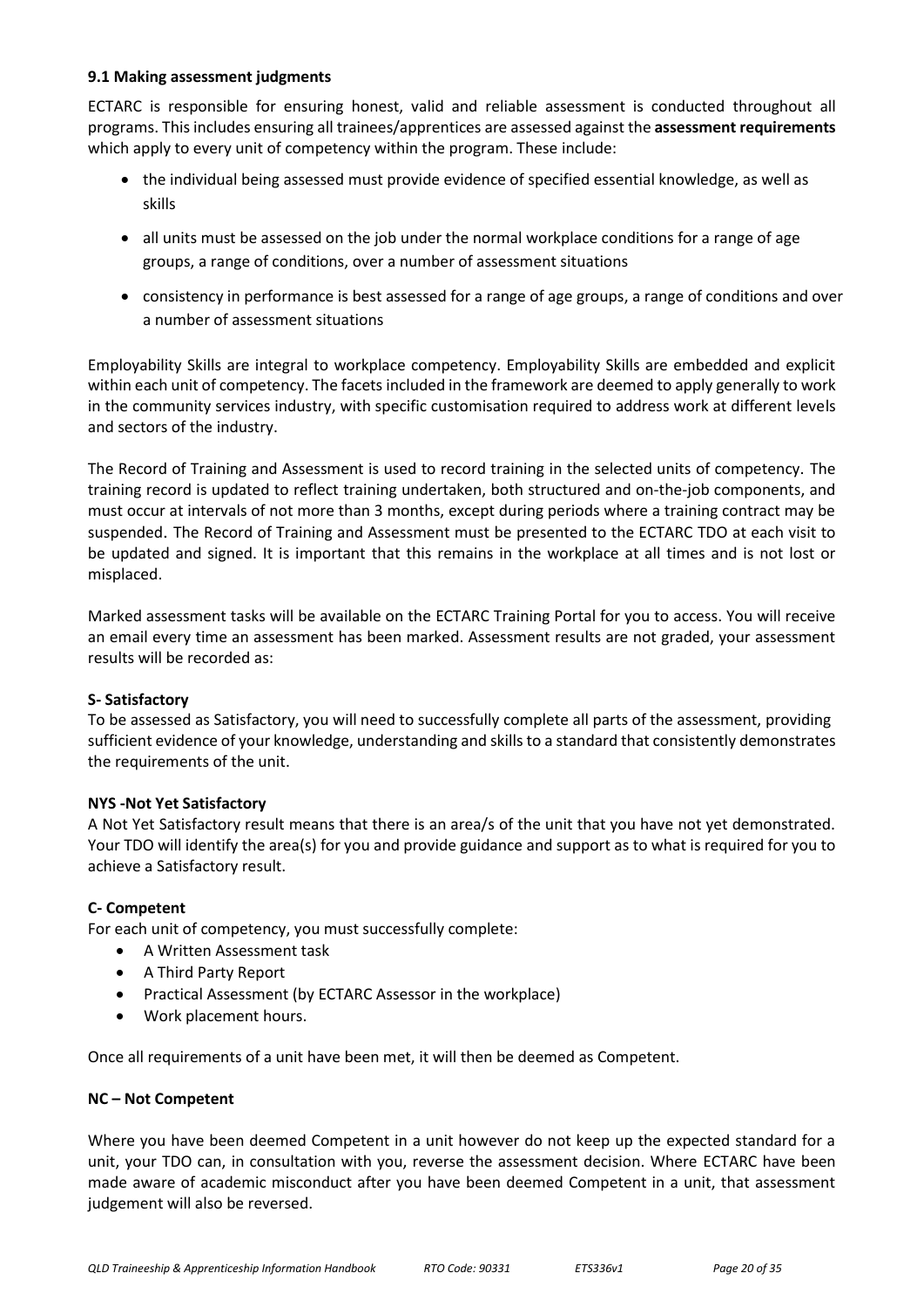#### **9.2 Submitting assessments**

Assessments may be a combination of written assessment tasks, role play, observations on-the-job, verbal and practical assessment tasks. Written assessments are completed and submitted on the ECTARC Training Portal. Your assessments will be marked and feedback given to support your learning and progress.

**IMPORTANT:** the Third Party Report must be completed, signed and uploaded with every assessment when submitting work for marking*.*

#### **Completing your assessments:**

- make sure you have worked through the learning resources before attempting the assessments
- complete whole units before submitting assessments
- if you have any questions, please contact your ECTARC TDO they are there to support you

For more information on how to submit an assessment, please see the 'ECTARC Training Portal FAQ' page on the ECTARC website.

#### **Access to the ECTARC Training Portal after Completion:**

All students will have 14 days access to the ECTARC Training Portal after their course completion date to download content and any completed assessments for future reference. To download completed assessments, go to the relevant unit and click on the ASSIGNMENTS link to view your assessment tasks. Click on the assessment task you wish to copy and then right click on your mouse and choose the PRINT function. Change the destination from your printer to the PDF setting and click SAVE. If you have any questions regarding the saving of your online content, please call 02 4223 1111.

#### **Practical Assessments:**

Your ECTARC TDO will conduct your practical assessment. Information detailing what will be observed is provided in the ECTARC Training Portal. When a TDO conducts your practical assessment they will complete a Record of Practical Assessment which outlines the knowledge and skills they are assessing (a result of Satisfactory or Not Yet Satisfactory will be given).

#### **9.3 Assessment and feedback**

Once you have achieved Satisfactory for all written components and have been signed as Satisfactory for the practical assessment in your Record of Training and Assessment, you will be deemed Competent for that unit and can then move on to your next unit of competency.

#### **Resubmission:**

At some stage you may be asked to resubmit an assessment task. This may be because you have misinterpreted the question or the instructions, left out part of the question, or not provided sufficient information/evidence. Should an assessment be assessed as Not Yet Satisfactory (NYS), the TDO will clearly indicate where the trainee/apprentice needs to readdress the assessment, providing constructive suggestions to assist the trainee/apprentice to achieve competency. Trainees/apprentices may resubmit assessments twice if necessary, before being deemed Not Yet Competent for that unit of competency. Alternative methods of assessment/reasonable adjustment can be arranged to suit your needs, so discuss any concerns with your TDO.

Should you ever feel dissatisfied with the assessment of, or comment on your work, or that you have not been given sufficient feedback, do not hesitate to notify your TDO and explain your concerns. See the *Complaints and Appeals* section in this Handbook for further details.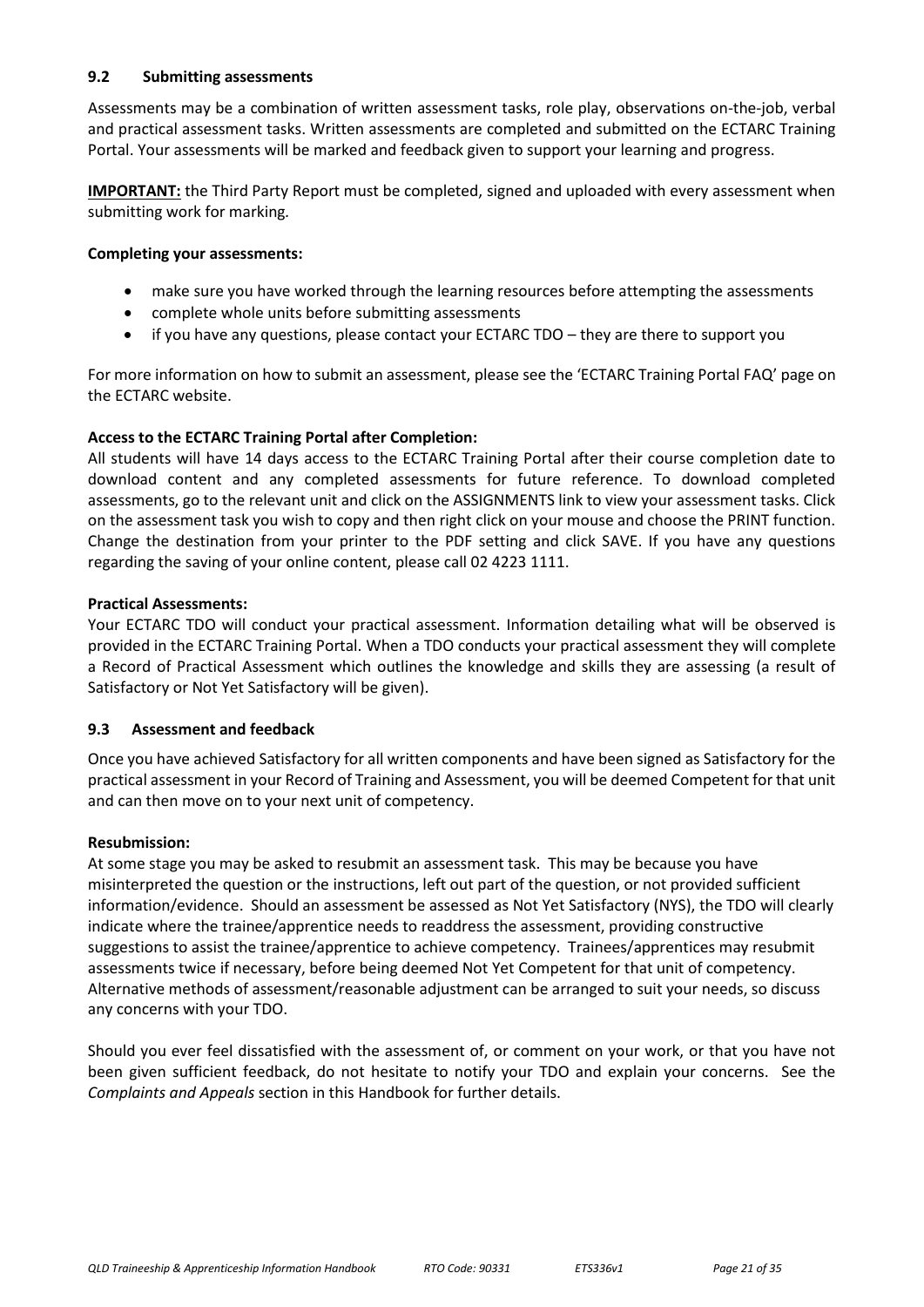## **10.0 Academic Misconduct**

#### **a) Plagiarism**

A trainee/apprentice plagiarises if he or she gives the impression that the ideas, words or work of another person are the ideas, words or work of the trainee/apprentice. Plagiarism will include:

(i) copying any material from books, journals, study notes or tapes, the Internet, the work of other trainee/apprentices, or any other source without indicating this by quotation marks or by indentation, italics or spacing and without acknowledging that source, or

(ii) rephrasing ideas from books, journals, study notes or tapes, the Internet, the work of other trainee/apprentices, or any other source without acknowledging the source of those ideas.

Plagiarism is to be distinguished from inadequate and/or inappropriate attempts to acknowledge the words, work or ideas of someone else. Plagiarism includes, but is not limited to:

- copying unacknowledged passages from textbooks
- reusing in whole or in part the work of another student, trainee/apprentice
- obtaining materials from the Internet and submitting them, modified or otherwise, as one's own work
- submitting work which is derived in whole or in part from the work of another person, but which has been changed in superficial respects possibly by mechanical means.

#### **b) Cheating**

A trainee/apprentice cheats if he or she does not abide by the conditions set for a particular learning experience or item of assessment. Cheating includes, but is not limited to:

- falsifying data obtained from experiments, surveys, or similar activities
- making changes to an assignment that has been marked then returning it for re-marking claiming that it was not correctly marked.

#### **c) Collusion**

A trainee/apprentice colludes when he or she works without permission with another person or persons to produce work which is then presented as work completed independently by the trainee/apprentice. Collusion includes, but is not limited to:

- writing the whole or part of an assignment with another person
- using the notes of another person to prepare an assessment
- using the resource materials of another person that have been annotated or parts of the text highlighted or underlined by that person
- allowing another trainee/apprentice, who has to submit an assignment on the same topic, access to one's own assessment under conditions which would give that other trainee/apprentice an advantage in submitting his or her assessment

#### **d) Falsification of documentation**

This occurs where documentation relates to misrepresentation of identity or falsifying the individual's certification or work history, or presenting false or misleading information in a portfolio of evidence.

Falsification of documentation includes, but is not limited to:

- falsifying qualifications, statements of attainment or transcripts issued by ECTARC or external organisations
- gaining entry into a course or receiving an award where the trainee/apprentice was not legitimately eligible
- acting dishonestly, or knowingly making false or misleading representations in relation to enrolment in an ECTARC activity
- In the event of a trainee/apprentice falsifying certification documentation, ECTARC will notify the Australian Skills Quality Authority (ASQA), DESBT, the Unique Student Identifier (USI) office and the police and provide details of the event including individual's enrolment with ECTARC personal contact details.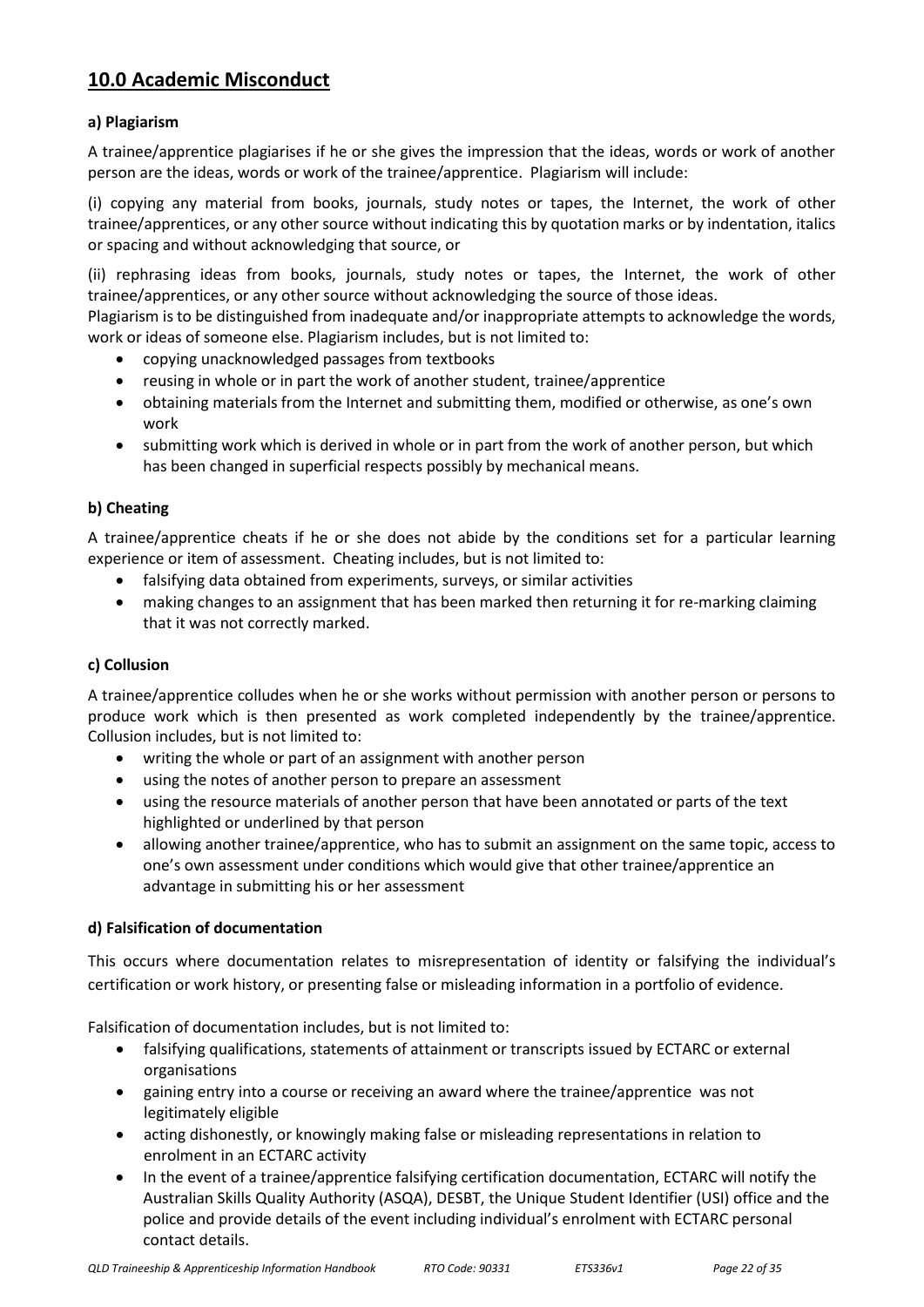- ECTARC reserves the right to terminate the training and/or assessment of any student found guilty of academic misconduct (e.g. plagiarism, cheating, collusion or falsification of documentation) and follow legal advice.
- ECTARC also reserves the right to ask a student to leave a face-to-face training session if a dysfunctional or disruptive behaviour is displayed.

#### **10.1 Disciplinary Procedures**

ECTARC reserves the right to terminate the training and/or assessment of any trainee/apprentice found guilty of academic misconduct (e.g. plagiarism).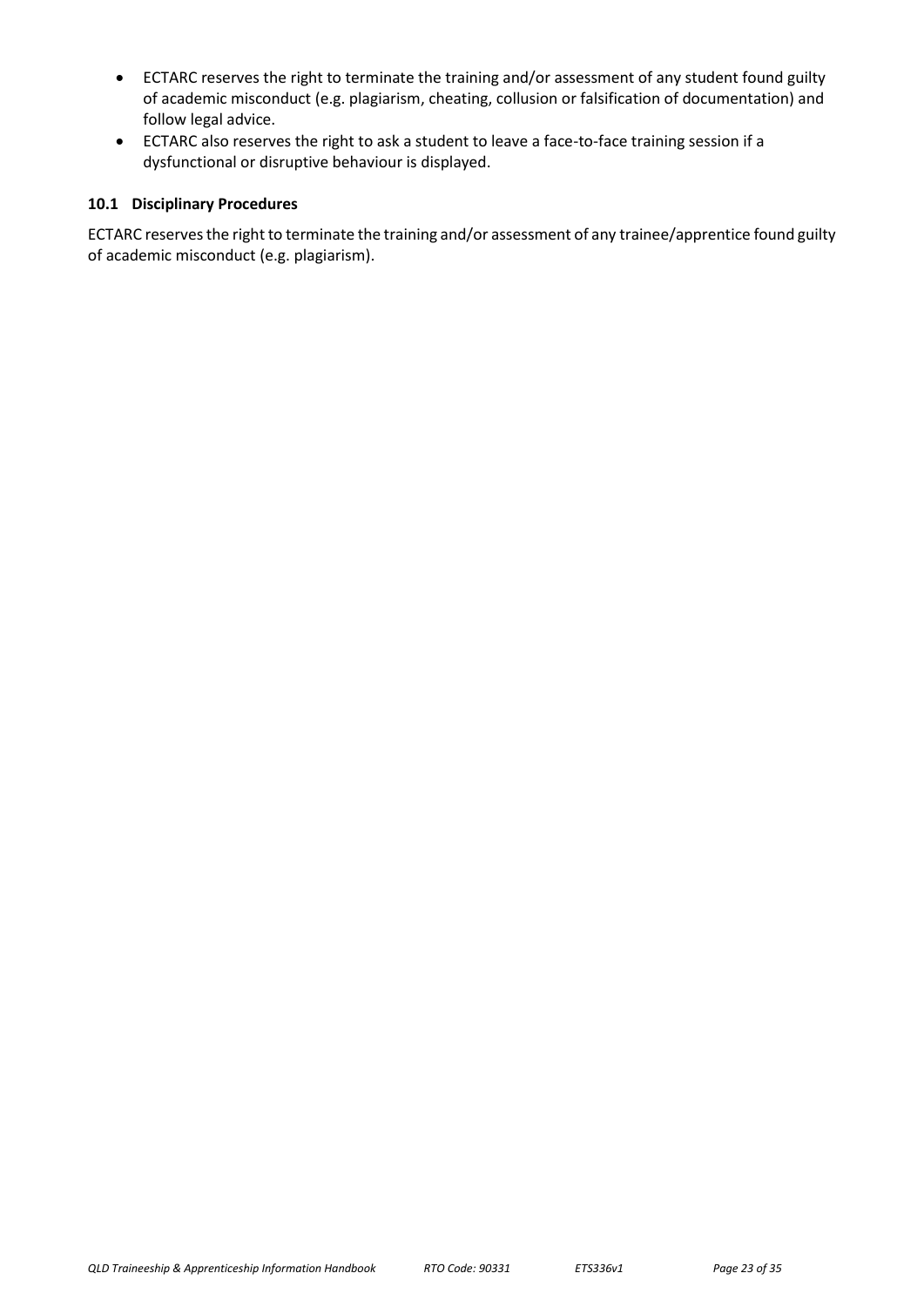## **11.0 A Guide for the Workplace Supervisor**

Outlined below is the procedure for observing on-the-job workplace performance. It includes preparing, conducting, recording, reporting and reviewing the trainee/apprentice in their role.

| <b>Steps</b>                                                                          | Trainee/apprentice                                                                                                                                                                                                                                                                                                                      | <b>Workplace Supervisor</b>                                                                                                                                                                                                                                                                                                           |
|---------------------------------------------------------------------------------------|-----------------------------------------------------------------------------------------------------------------------------------------------------------------------------------------------------------------------------------------------------------------------------------------------------------------------------------------|---------------------------------------------------------------------------------------------------------------------------------------------------------------------------------------------------------------------------------------------------------------------------------------------------------------------------------------|
| Step 1<br>Establish work role                                                         | Familiarise yourself with the Third<br>Party Reports to know what skills and<br>knowledge you need to demonstrate<br>to your Workplace Supervisor and the<br>standards to which you can do them.                                                                                                                                        | Familiarise yourself with the Third Party<br>Reports - particularly the on-the-job skills<br>that<br>must<br>be<br>performed<br>by<br>the<br>trainee/apprentice.                                                                                                                                                                      |
| Step 2<br>Prepare the<br>trainee/apprentice                                           | Discuss these<br>skills<br>with<br>your<br>Workplace Supervisor. If you don't<br>understand something,<br>ask<br>your<br>Workplace Supervisor for clarification.                                                                                                                                                                        | Discuss the skills required for the job role and<br>to what level these skills must be<br>demonstrated at work.                                                                                                                                                                                                                       |
| Step 3<br>Plan and prepare                                                            | Discuss your understanding of what is<br>required for satisfactory performance<br>with your Workplace Supervisor.<br>Plan a time with your Workplace<br>Supervisor for observation and<br>discussion regarding your<br>performance.                                                                                                     | Establish a plan for observing, discussing, and<br>trainee/apprentice's<br>questioning<br>the<br>performance in order to determine the on-<br>the-job performance is at a satisfactory level.<br>ECTARC Training and Development Officers<br>can provide you with additional tools e.g.<br>checklists, question sheets, if required.  |
| Step 4<br>On-the-job performance                                                      | Demonstrate your full knowledge at<br>work by answering questions correctly.<br>skills<br>Demonstrate<br>your<br>by<br>participating in work activities that can<br>be observed every day.                                                                                                                                              | Ensure your performance judgement is:<br>valid (e.g. observe what needs to be<br>observed to determine performance)<br>consistent (did the candidate perform<br>consistently?)<br>• fair and reliable                                                                                                                                 |
| Step 5<br>Provide feedback on<br>the performance                                      | cooperatively<br>Work<br>with<br>your<br>Workplace Supervisor<br>and<br>accept<br>constructive feedback.                                                                                                                                                                                                                                | Provide<br>the<br>trainee/apprentice<br>with<br>constructive feedback.                                                                                                                                                                                                                                                                |
|                                                                                       | Assist in identifying gaps in your<br>performance and ways to achieve<br>these skills and knowledge.<br>Work towards demonstrating your                                                                                                                                                                                                 | Provide information, where required, on any<br>identified<br>gaps in<br>performance<br>and<br>strategies for improvement.                                                                                                                                                                                                             |
| Step 6<br>Record result                                                               | skills and knowledge in further units.<br>Sign the Third Party Report for each<br>unit when your Workplace Supervisor<br>has completed them.                                                                                                                                                                                            | details<br>trainee/apprentice's<br>Record<br>οf<br>progress on the Third Party Report.                                                                                                                                                                                                                                                |
| Step 7<br>Review the process                                                          | If necessary, suggest ways to improve<br>the observation process.                                                                                                                                                                                                                                                                       | Review<br>identify<br>suggested<br>and<br>any<br>made<br>to the<br>improvements<br>to<br>be<br>observation process.                                                                                                                                                                                                                   |
| Step 8<br>Participate in the<br>re-assessment and appeals<br>process<br>(if required) | Discuss your performance with your<br>workplace supervisor. Seek assistance<br>and advice on improving skills and<br>knowledge required to perform your<br>role satisfactorily.<br>If you have any concerns about the<br>outcome of these observations, speak<br><b>ECTARC</b><br>your<br>Training<br>and<br>to<br>Development Officer. | Provide<br>feedback<br>the<br>counsel<br>and<br>trainee/apprentice<br>regarding<br>workplace<br>performance. Include guidance on further<br>practice if required.<br>Report any disputed workplace performance<br>issues to the ECTARC Training and<br>Development Officer - who will assist you to<br>implement the appeals process. |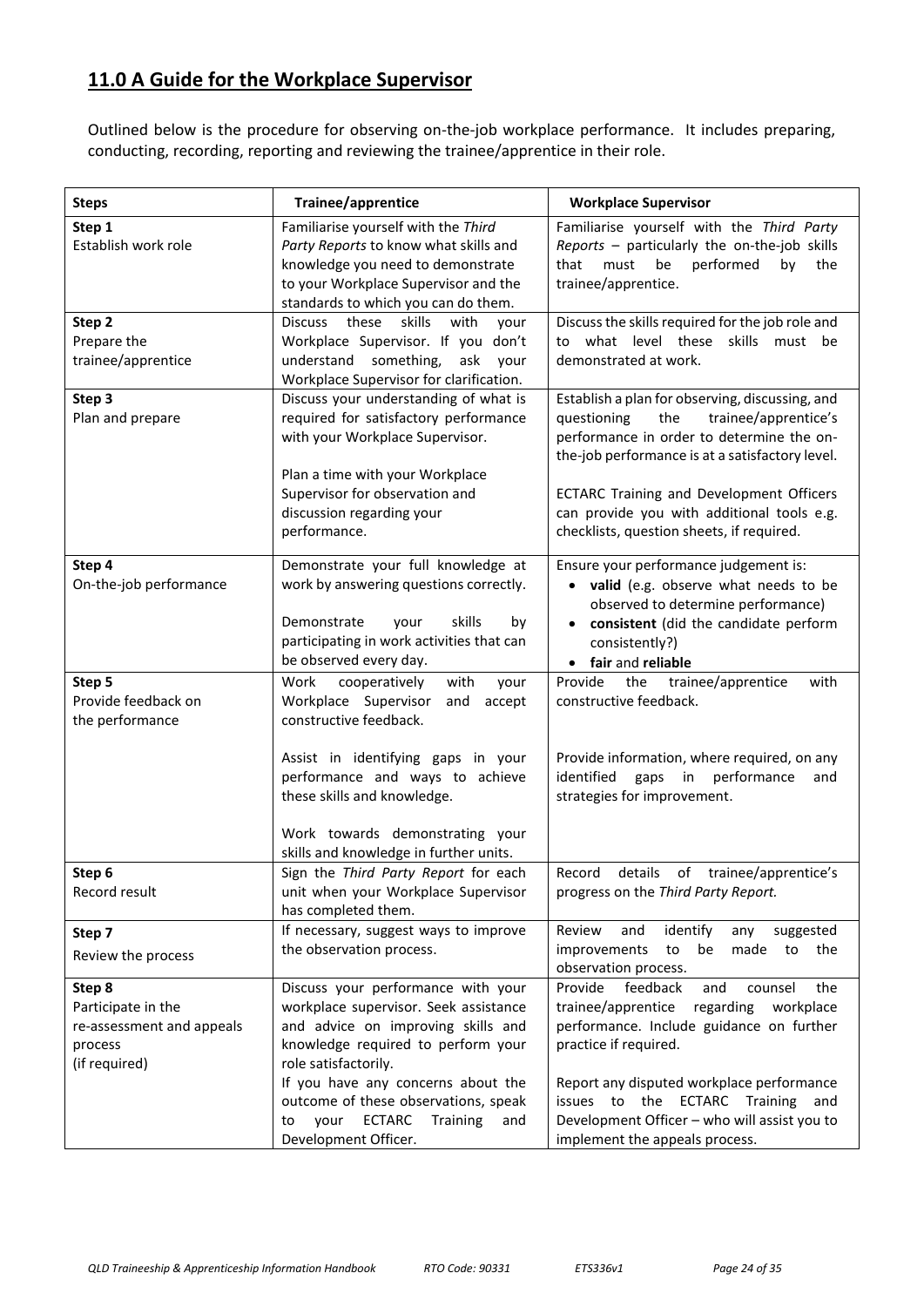## **12.0 Credit Transfer**

If you have undertaken a unit of competency or qualification with another RTO and have documented evidence of your achievement (i.e. a Statement of Attainment/Certificate/Transcript), you can apply for *Credit Transfer* for the relevant assessment outcomes/unit(s) of competency. You will need to provide ECTARC with permission to access your USI records on the USI Portal or provide a copy of your transcript and ECTARC will contact the issuing RTO to verify its authenticity.

## **13.0 Recognition of Prior Learning (RPL)**

Recognition of Prior Learning (RPL) is an assessment process where candidates provide evidence of previous experience to demonstrate that they hold the required skills and knowledge of one or more units of competency. Previous experience may include (but is not limited to) paid or voluntary work, life experience, professional development or formal qualifications.

RPL is suited to candidates who have demonstrated experience in an education and care service or equivalent. For those wishing to apply for RPL for a full qualification, ECTARC recommends experience of a minimum of 5 years, working in a variety of roles within an education and care service.

Evidence to demonstrate competence against a unit of competency may include:

- **Competency Conversation:** an ECTARC TDO will discuss with the candidate their previous experience to determine the extent of their skills and knowledge for each unit of competency.
- **Practical Assessment:** an ECTARC TDO will observe the candidate in the workplace to ensure that they are performing the practical skills required in a unit of competency.
- **Portfolio:** the candidate provides a portfolio of evidence of previous experiences, such as testimonials, copies of previous qualifications, statements of participation in professional development, photographs and examples of their work.

Please visit [www.ectarc.com.au](http://www.ectarc.com.au/) or contact ECTARC for more information about RPL.

Fees apply as per User Choice guidelines for all units undertaken via the recognition pathway.

**Note:** User Choice will not fund the service provision of delivery of units of competency through RPL where the effect would be that the trainee/apprentice has completed the entire qualification by way of RPL. Trainees/Apprentices wishing to apply for RPL for full program should discuss other options for their qualification.

## **14.0 Foundation Skills – Language, Literacy and Numeracy**

All job tasks, and all units of competency include foundation skills – almost everything we do at work has something to do with skills such as learning, reading, writing, oral communication and numeracy. It might be having a conversation with a client or colleague, completing an observation record, working to a schedule or reading workplace health and safety information.

SRTOs are required to determine the Language, Literacy and Numeracy skills of students. To do so you must complete a Foundations Skills Questionnaire which is designed to provide an indication of any additional individual support needs. This allows us to:

- identify trainee/apprentices who may require additional training
- develop a Training Plan to enable enough time for learning to occur
- develop specific training methods to meet the needs of individual trainee/apprentice
- identify reasonable adjustment requirements for assessment
- the trainee/apprentice may also recognise the need to learn new literacy or numeracy skills.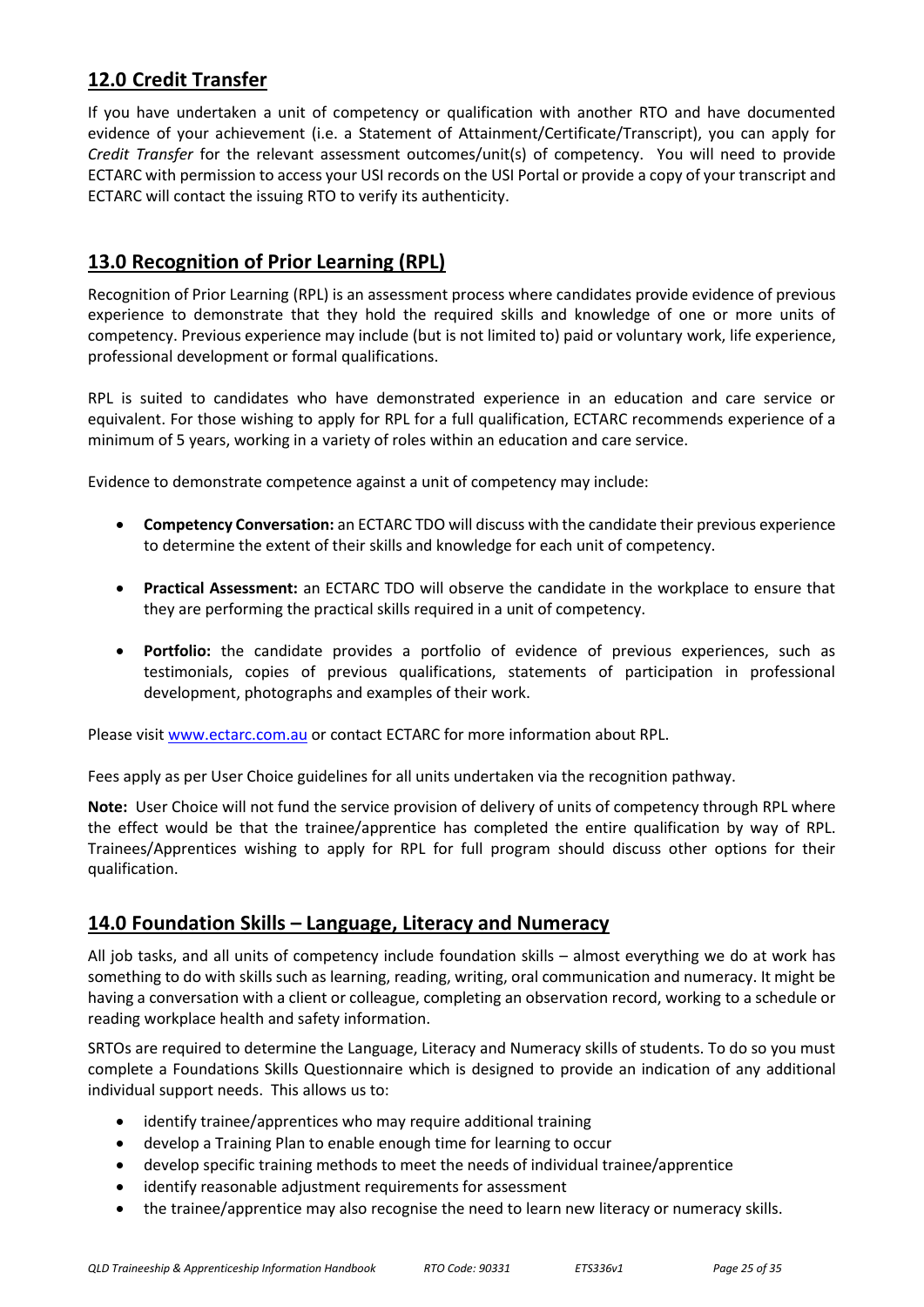The trainee/apprentice may:

- have difficulty reading or writing
- have difficulty calculating numbers
- have difficulty communicating verbally or comprehending what others are saying

If a trainee/apprentice requires support or reasonable adjustment in training or assessment, their ECTARC TDO is able to identify, negotiate, plan, and implement appropriate learning and assessment strategies to meet their needs. If the trainee/apprentice requires additional support by way of a tutor, scribe or reader, ECTARC will assist with applications for DAAWS funding and make tutorial arrangements.

All trainee/apprentices will be interviewed and assessed to determine the most appropriate way to meet their needs.

## **15.0 Access and Equity**

All ECTARC staff are required to act in accordance with ECTARC's *Code of Practice* and ensure that all trainee/apprentice /clients are made aware of their rights and responsibilities.

Under the relevant Commonwealth legislation*,* ECTARC will make reasonable adjustments for people with additional needs. This may include Aboriginal and Torres Strait Islander people, people from culturally diverse backgrounds, people with disabilities and people living in rural and remote areas. This means:

- ECTARC offers additional language, literacy and numeracy support to trainee/apprentices where required
- Assessment tasks will be assessed flexibly considering trainee/apprentices specific needs
- ECTARC has policies and procedures to ensure that all trainee/apprentices receive appropriate welfare and guidance throughout their program. All efforts are made to offer a flexible method of assessment to enable trainee/apprentices to complete programs satisfactorily. Each case is reviewed on an individual basis to determine the best solution. Please speak to an ECTARC TDO regarding your requirements.

If it is identified during sign up that you require adjustments to your learning resources or assessment tools, ECTARC will customise the program to meet your needs.

#### **15.1 Welfare and Guidance Services**

ECTARC has policies and procedures to ensure all trainee/apprentices receive appropriate welfare and guidance throughout their program. This includes review of payment schedules when requested, learning pathways, possible RPL opportunities, provision for special needs and provision for special cultural and religious needs (where applicable).

Should you be experiencing difficulties or require personal support, ECTARC is able to assist trainees and apprentices to locate and access support through community services such as special needs services, welfare services, counselling, advisory bodies and government departments.

## **16.0 Cancellation of Contract**

If a training contract ends or is cancelled before it is completed, the traineeship or apprenticeship officially ends on the day the contract ends or is cancelled.

#### *Please note:*

- 1. Cancellation during the probation period requires one weeks' notice from either party.
- 2. Following the probation period, cancellation of the training contract can only occur through:
	- Mutual agreement between employer, trainee/apprentice, and where applicable, the parent. The Cancellation form must be used for this purpose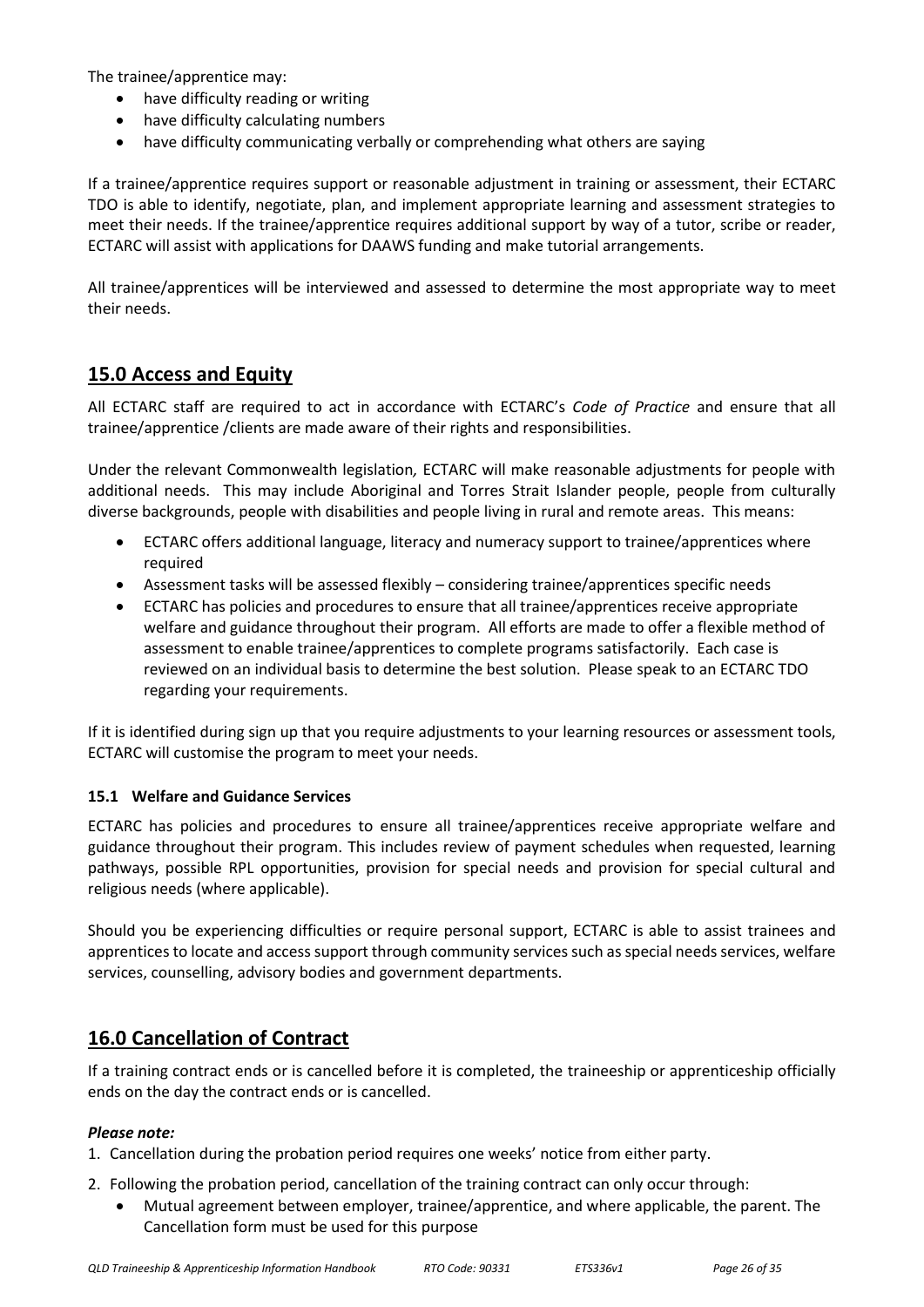- Where either party to the apprenticeship/traineeship is uncertain about entering into a mutual cancellation of the training contract, immediate assistance should be sought from the AASN. No coercion is to take place for either party to enter into a mutual cancellation of an apprenticeship/traineeship
- Where the parties do not agree: application stating reasons must be made to DESBT for investigation
- Serious misconduct determination will be made through the Queensland Training and Employment Recognition Council
- Mutual cancellation of a traineeship or apprenticeship does not preclude the traineeship or apprenticeship with another employer
- A party to a training contract must not coerce, or attempt to coerce, another party to the contract to agree to cancel it.

3. Should you need to withdraw from or cancel the traineeship/apprenticeship you must:

- Notify in writing to DESBT to have the apprenticeship/traineeship cancelled
- Inform ECTARC in writing two weeks in advance

All efforts should be made to work through difficulties and discuss options available. Support and mediation is available for trainees/apprentices and employers through DESBT <https://desbt.qld.gov.au/>

If a qualification is not completed prior to finalisation of contract, a Statement of Attainment will be issued to the trainee/apprentice within 21 days of cancellation date.

## **17.0 Completion**

Completion of the training contract occurs when the employer, the trainee/apprentice and ECTARC agree that all competencies have been achieved and training and assessment is completed. The Training Plan and Record of Training and Assessment must show documentation that all training has been completed and must be signed off by the trainee/apprentice, Workplace Supervisor and ECTARC TDO. Completion will only be approved by ECTARC when:

- The Record of Training and Assessment has been completed for all units selected in the qualification and are assessed as Competent
- The Practicum Log Book indicates full practicum hours have been completed and it is collected by an ECTARC TDO for verification
- ECTARC receives completion forms signed by the employer and trainee/apprentice, stating the trainee/apprentice has developed all the required knowledge and skills and has successfully completed all of the off-the-job assessments
- The actual completion date is determined by the SRTO during this process.

ECTARC will then issue the required qualification to the trainee/apprentice and notify DESBT that completion has occurred. Completion incentives can then be claimed by the employer.

## **18.0 Issuance of a Qualification**

Qualifications will only be issued once all completion steps (as above) have been followed. Please note that the trainee/apprentice will be due for any eligible pay increment as of the completion date.

DESBT require that SRTOs issue qualifications earned under an apprenticeship/traineeship within 21 days of completion. All qualifications (and Statement of Attainments) are issued free of charge.

Your qualification will be delivered to you via registered mail and will include a Statement of Attainment of all units undertaken and completed. Please make sure you keep this safe for future use. You will need to submit this qualification and transcript for recognition should you choose to undertake further studies in the future.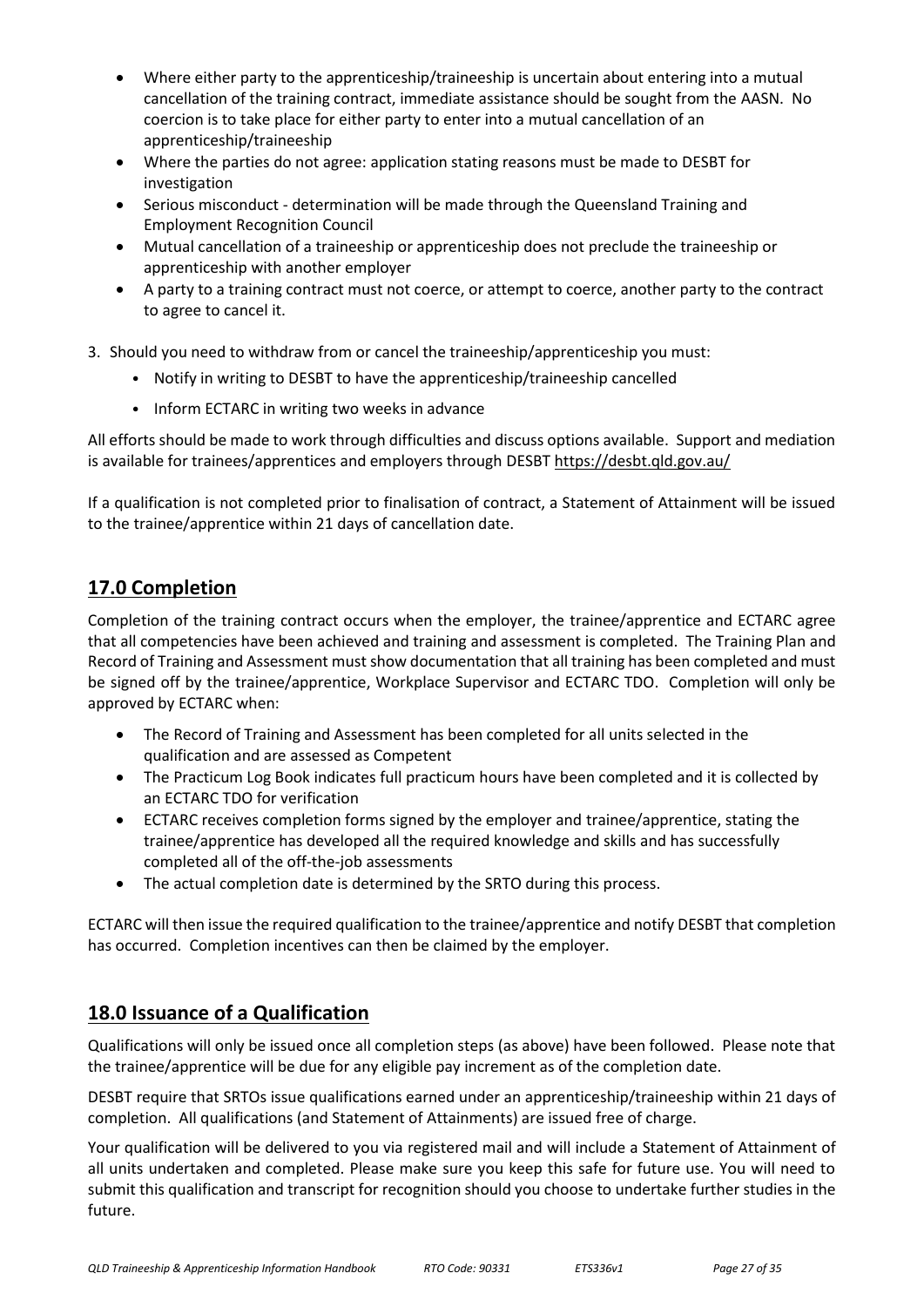## **19.0 Statements of Attainment**

Should a trainee/apprentice cancel the training contract and not complete all requirements to receive the relevant qualification, a Statement of Attainment will be issued within 21 days of the cancellation date. The Statement of Attainment will outline all units of competency that have been completed to a competent standard.

## **20.0 Complaints and Appeals**

The acceptance and investigation of complaints is important as it assists ECTARC to continually assess and improve the services provided. Every client has the right to a positive and sympathetic response to their concerns. Feedback is to be encouraged and seen by everyone in the organisation as an opportunity to improve services. Complaints and outcomes are used as a tool for improving and revising policies and procedures within the organisation.

Any client or member of the wider community can make an appeal or complaint if unsatisfied with any aspect of the services provided by ECTARC, including its TDO's, other staff and students.

A complaint is a statement or approach by a client or staff member that may relate to:

- Provision of service
- Interpersonal conflict
- Lack of communication
- Harassment and/or discrimination
- Service delivery
- Procedures or policies

Clients are encouraged to contact ECTARC to appeal against an assessment decision or make a complaint directly, and are reassured that their concern will be dealt with:

- Promptly and efficiently
- In a fair and equitable manner
- So as to respect confidentiality and ensure impartiality is maintained
- So that parties are informed regularly of action being taken/progress
- In a manner whereby follow up checks are made at a later date to review the appropriateness of solutions reached
- So that documented records are maintained

To ensure confidentiality, employees, clients or members of the community raising a complaint are advised to discuss the matter only with the person(s) directly involved.

#### **20.1 Appeals**

Every student has the right to appeal against an assessment decision. An appeal is a statement or approach by a student to an ECTARC employee who feels that an error has been made or they have been unfairly assessed. An ECTARC employee also has the right to appeal if they feel that the assessment process has not been conducted in an appropriate manner.

#### **20.2 Raising an Appeal**

Once a student receives an assignment marked NYS (Not Yet Satisfactory) the student has 14 days to lodge an appeal. If a candidate wishes to query their assessment outcome or procedure they need to notify ECTARC in writing, adequately identifying and providing details of the query.

The appeals letter should be addressed to 'The Manager' and mailed to: ECTARC, 210 Shellharbour Rd Warrawong NSW 2502, or emailed to: natalie@ectarc.com.au

The ECTARC employee receiving the query will advise the relevant TDO who conducted the original assessment. A panel of no less than three ECTARC TDOs, one of whom may be the original assessor, will convene to conduct a full review of the original assessment.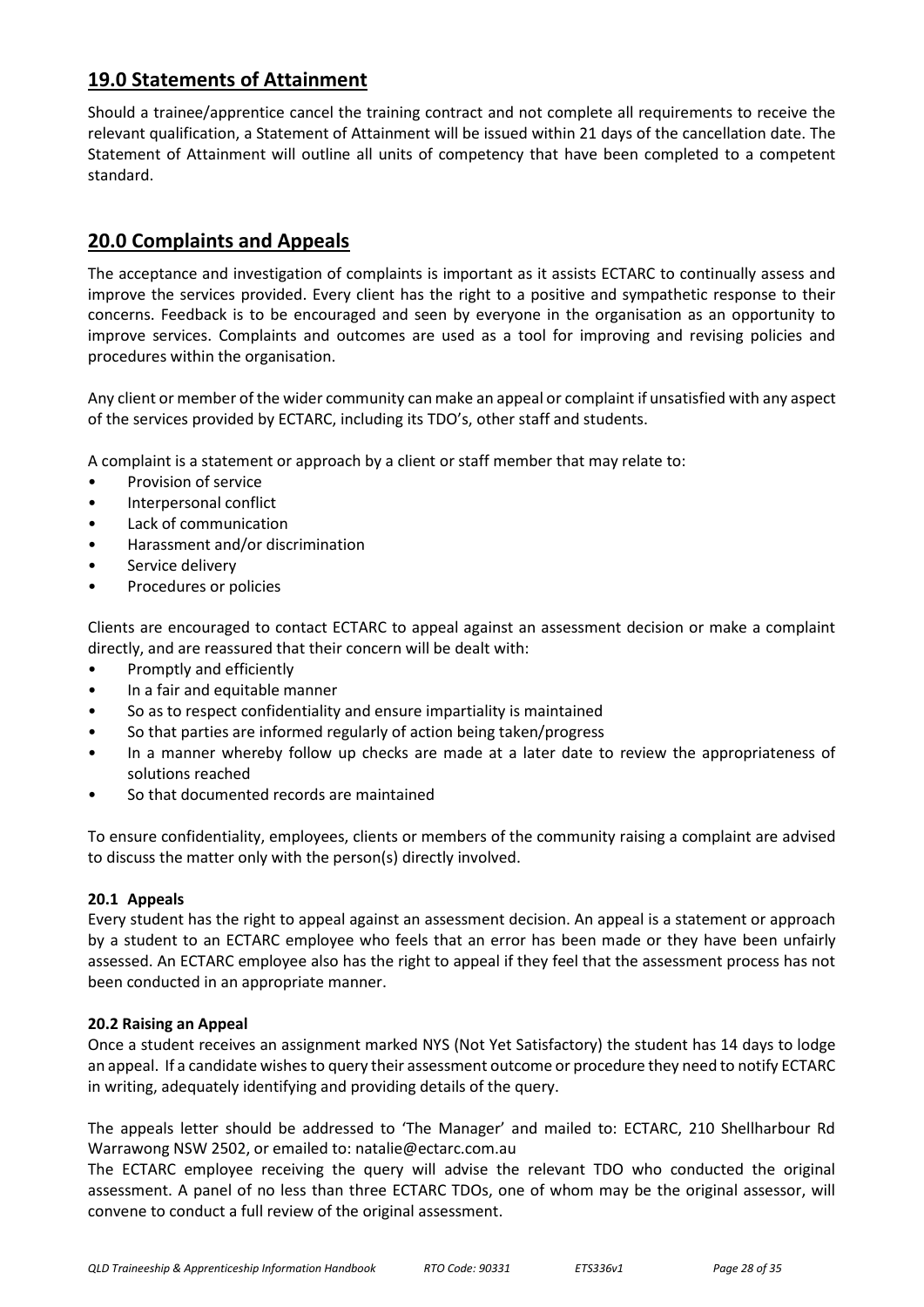Once the information is received, a meeting will be held with a panel of three ECTARC TDOs to conduct a full review of the original assessment. The outcome of the review will be documented and forwarded to the client who has made the appeal. If the client is satisfied with the outcome of the appeal then no further action will be taken. If the client does not feel as though the issue has been resolved satisfactorily then the formal complaints process must be followed.

#### **20.3 Complaints**

Complaints can be raised in person, in writing, by telephone or via email. An ECTARC staff member will listen to your complaint, and if possible/appropriate, resolve the issue promptly at the local level. If you are satisfied with the response and/or follow-up action(s), no further steps will need to be undertaken. Management may be requested to assist in these situations. If this approach is considered by either party to be inadequate or inappropriate, the process of lodging a formal complaint should be undertaken.

#### **20.4 Formal Complaints Process**

**Step 1** If a client or member of the community feels the complaint cannot be resolved informally, then the matter should be addressed officially in writing. To lodge an official complaint a written letter or email should be forwarded to ECTARC Management adequately identifying and providing details of the complaint and the outcome sought.

#### **Step 2 Internal Review**

All matters will be responded to without prejudice and within specified time frames - usually three to five (3-5) working days. For complaints where ECTARC considers more than sixty (60) calendar days are required to process or finalise the complaint or appeal, the complainant will be notified in writing stating the reasons for the delay and receive regular written updates on progress of the matter.

With the complainant's consent, the Manager will call the parties together and attempt to reach an agreement. The complainant may, at any stage of the procedure, invite an external representative to advise, assist or advocate on your behalf. In an interview situation, a friend/colleague may be invited to support and observe. NOTE: an observer is not an active participant.

ECTARC must act on each substantiated complaint.

#### **Step 3 External review**

If an agreement is not reached within an agreed timeframe, the matter will be referred to the relevant agency to arbitrate.

Where a formal complaint cannot be resolved internally, ECTARC will make arrangements for an external, independent person or body to review the complaint.

Where a student feels that an issue needs to be addressed further by an external organisation, they can contact the National Training Complaints Hotline. The hotline will not investigate complaints but will forward complaints to the most appropriate agency, authority or jurisdiction for consideration. Complaints can be registered with the National Training Complaints Hotline by phone at: 13 38 73

At the end of the mediation process, if an agreed position is reached, the Manager will document the outcome of the meeting in writing and forward to the person who initiated the complaint. A copy will also be forwarded to all other parties involved in the matter.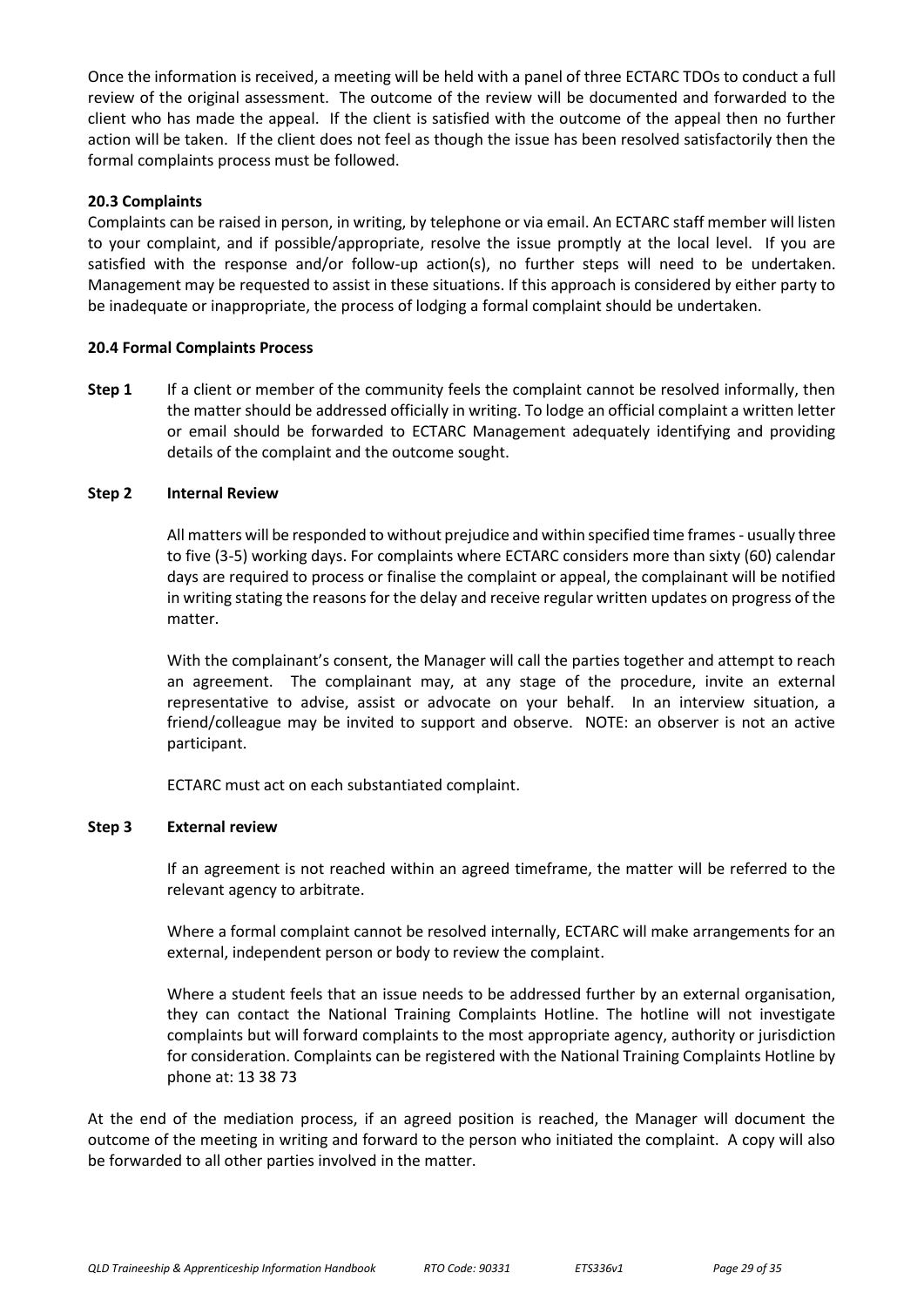## **21.0 QLD Training and Employment Recognition Council Discipline**

*The Further Education and Training Act 2014* provides for the QLD Training and Employment Recognition Council to apply disciplinary measures against trainees, apprentices and employers it reasonably believes have engaged in misconduct.

#### **Formal discipline can result from situations where:**

- the employer or trainee/apprentice fails to carry out a reasonable and lawful instruction
- the trainee/apprentice does not keep a training record as prescribed or fails to produce that training record on request.

The obligations of an **apprentice or trainee** under a registered training contract are to:

- attend work, do his or her job and follow the employer's lawful instructions;
- work towards achieving the qualification or Statement of Attainment stated in the contract;
- undertake the training and assessment required under the apprentice's or trainee's Training Plan.

The obligation of an **employer** is:

- to must provide, or arrange to provide, the apprentice or trainee with the facilities, range of work, supervision and training
- not to obstruct the apprentice or trainee from participating in the training required under his or her training plan to be delivered by the Supervising Registered Training Organisation
- not to prejudice the apprentice's or trainee's employment, or place the apprentice or trainee at a disadvantage, because the apprentice or trainee participates or attempts to participate in the required training;
- not to discourage the apprentice or trainee from participating in the required training or induce or coerce the apprentice or trainee to not participate training
- to notify if he/she sells or disposes of the business to someone else or the partnership has dissolved;
- to notify if he/she decides the apprentice or trainee is unlikely to meet the requirements of his or her training plan; or the training required under the apprentice's or trainee's training plan cannot be completed within the nominal term of the contract;
- to notify if the employment of the apprentice or trainee has ceased.

## **22.0 Travel and Accommodation**

Financial assistance is available to trainees/apprentices to help meet the costs of travelling and to assist those who must live away from home during their apprenticeship/traineeship. More information can be found at: <https://desbt.qld.gov.au/training/apprentices/incentives/travel-accommodation>

## **23.0 Assistance**

The DESBT Training provides information on all aspects of traineeships/apprenticeships for all parties involved. Fact sheets on all topics are available on the website: <https://desbt.qld.gov.au/training/apprentices>

ECTARC and the AASN are also available to provide information and assistance. We have provided some numbers and websites that you may find useful.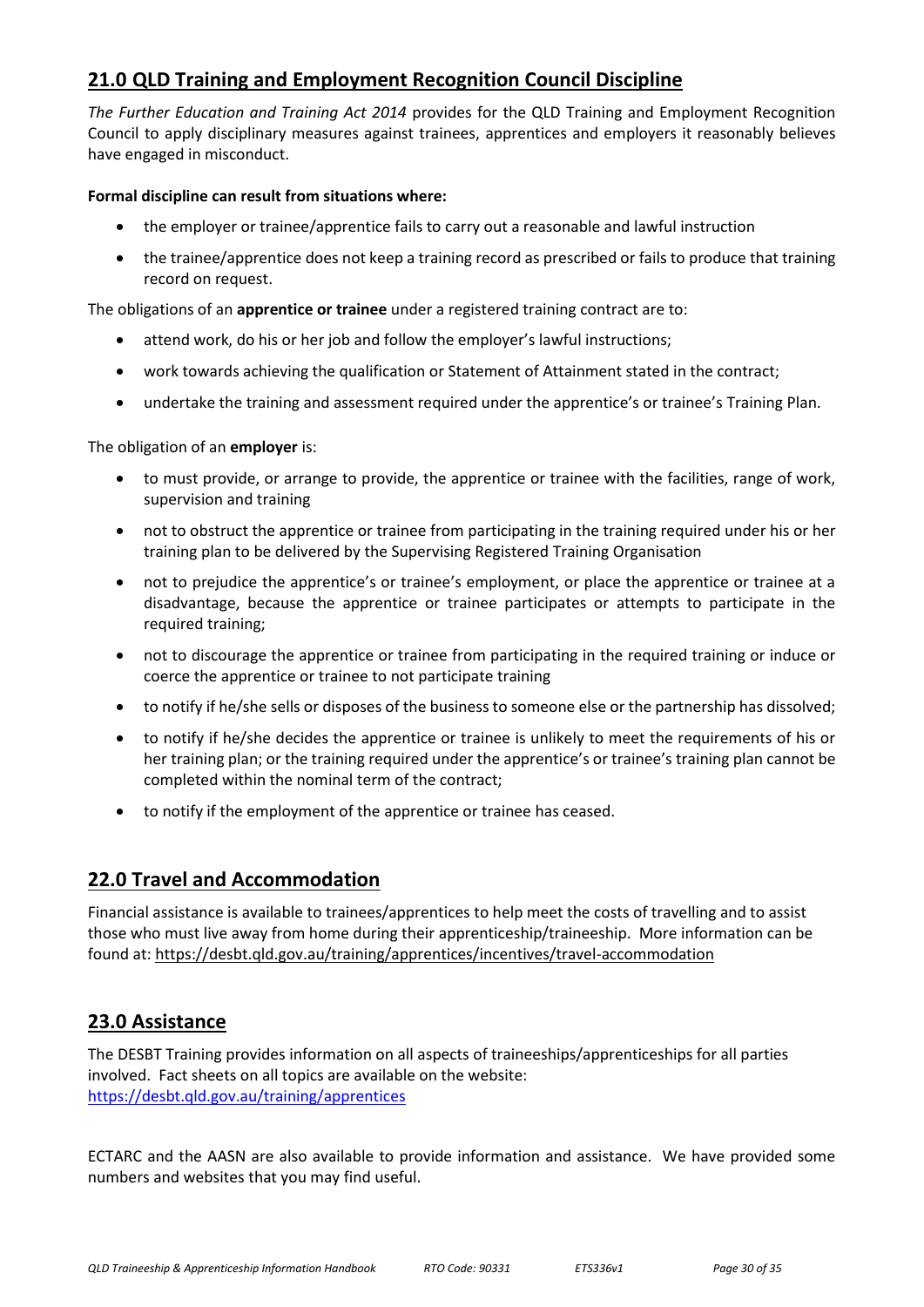| <b>DESBT - Department of Employment, Small</b><br><b>Business and Training</b> | Website: https://desbt.qld.gov.au/                     |
|--------------------------------------------------------------------------------|--------------------------------------------------------|
| <b>Australian Apprenticeships</b>                                              | Website: https://www.australianapprenticeships.gov.au/ |
| <b>Fair Work Commission</b>                                                    | Website: www.fwc.gov.au                                |
| <b>Australian Skills Quality Authority</b>                                     | Website: www.asqa.gov.au                               |
| <b>Early Childhood Australia</b>                                               | Website: www.earlychildhoodaustralia.org.au            |
| <b>Work Safe Queensland</b>                                                    | Website: www.worksafe.gld.gov.au                       |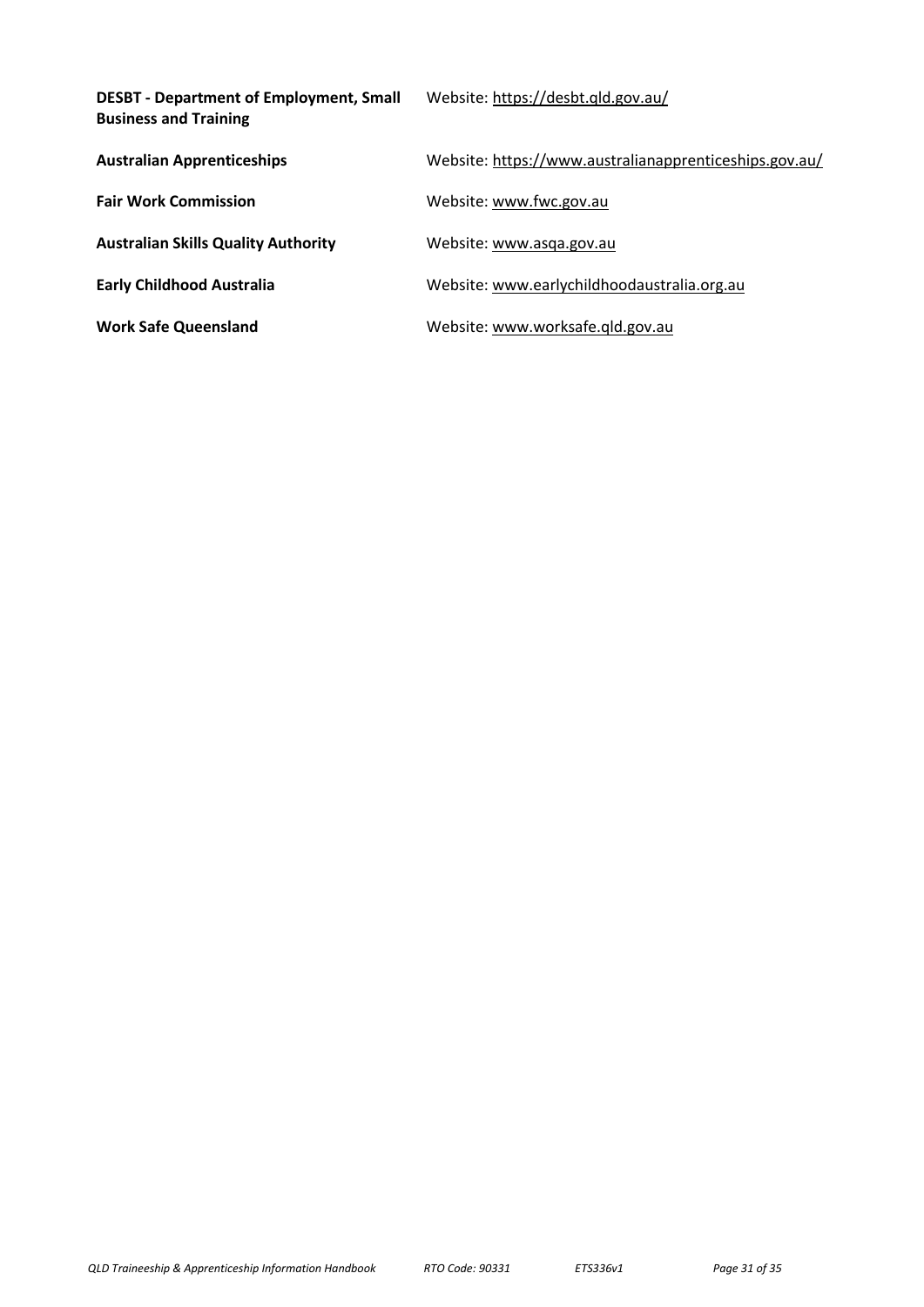# APPENDIX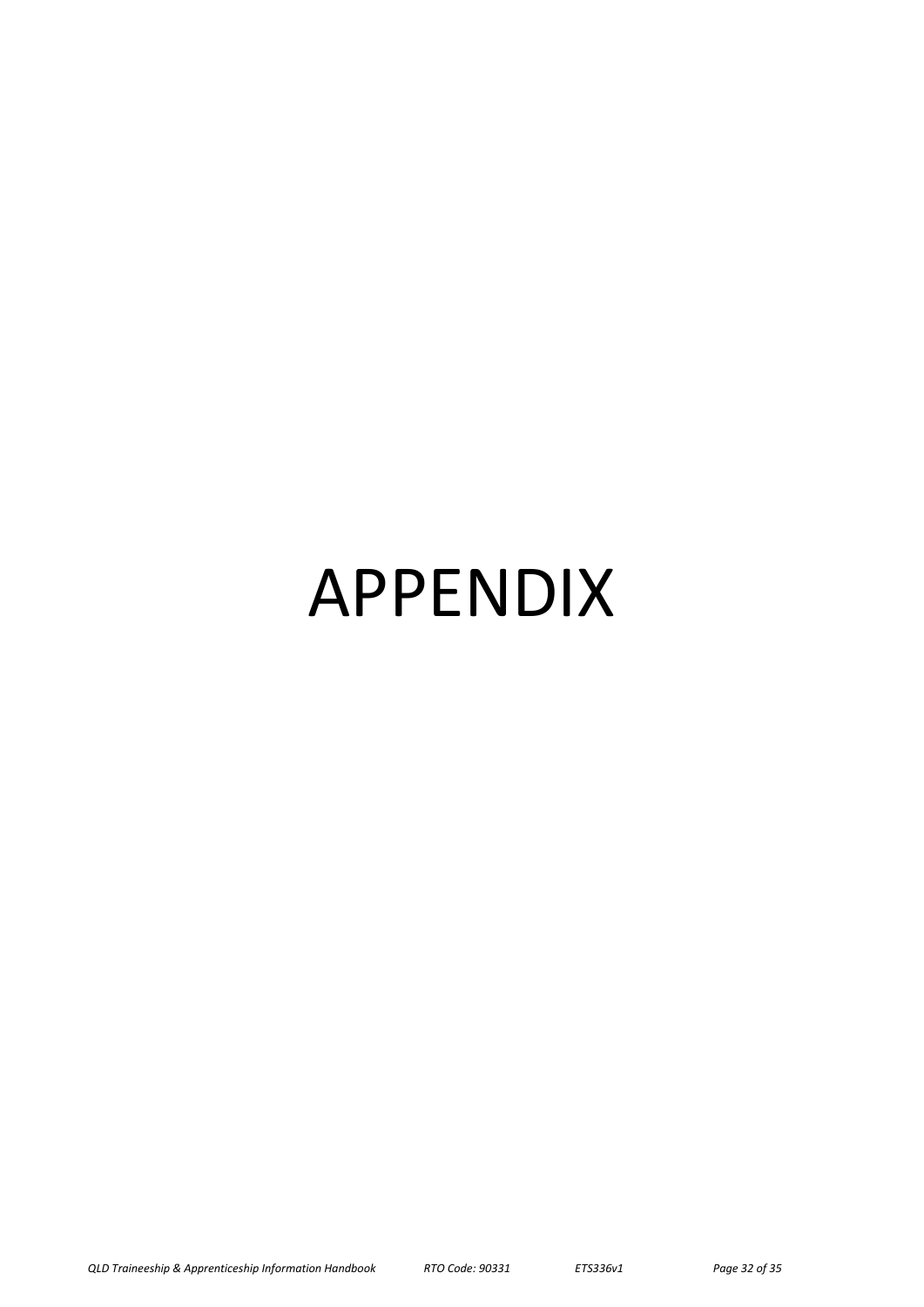## **APPENDIX 1 – UNIT HOURS AND PRICES**

### **CHC30121 Certificate III in Early Childhood Education and Care Traineeship**

| <b>Unit Code</b>                                                                                     |     | Cost            |            |
|------------------------------------------------------------------------------------------------------|-----|-----------------|------------|
|                                                                                                      |     | <b>Full Fee</b> | Concession |
| HLTWHS001 - Participate in workplace health and safety                                               | 20  | \$32.00         | \$12.80    |
| CHCPRT001 - Identify and respond to children and young people at risk                                | 40  | \$64.00         | \$25.60    |
| CHCECE055 - Meet legal and ethical obligations in children's education and care                      | 60  | \$96.00         | \$38.40    |
| CHCECE056 - Work effectively in children's education and care                                        | 65  | \$104.00        | \$41.60    |
| CHCECE031 - Support children's health, safety and wellbeing                                          | 160 | \$256.00        | \$102.40   |
| CHCECE034 - Use an approved learning framework to guide practice                                     | 80  | \$128.00        | \$51.20    |
| CHCECE030 - Support inclusion and diversity                                                          | 63  | \$100.80        | \$40.32    |
| CHCECE054 - Encourage understanding of Aboriginal and/or Torres Strait<br>Islander people's cultures | 55  | \$88.00         | \$35.20    |
| CHCECE035 - Support the holistic learning and development of children                                | 100 | \$160.00        | \$64.00    |
| CHCECE038 - Observe children to inform practice                                                      | 40  | \$64.00         | \$25.60    |
| CHCECE033 - Develop positive and respectful relationships with children                              | 100 | \$160.00        | \$64.00    |
| CHCECE032 - Nurture babies and toddlers                                                              | 108 | \$172.80        | \$69.12    |
| CHCECE036 - Provide experiences to support children's play and learning                              | 75  | \$120.00        | \$48.00    |
| CHCECE037 - Support children to connect with the natural environment                                 | 50  | \$80.00         | \$32.00    |
| HLTAID012 - Provide First Aid in an education and care setting                                       | 22  | \$35.20         | \$14.08    |
| <b>Elective Units:</b> 2 elective units must be chosen                                               |     |                 |            |
| CHCDIV001 - Work with diverse people                                                                 | 40  | \$64.00         | \$25.60    |
| HLTFSE001 - Follow basic food safety practices                                                       | 30  | \$48.00         | \$19.20    |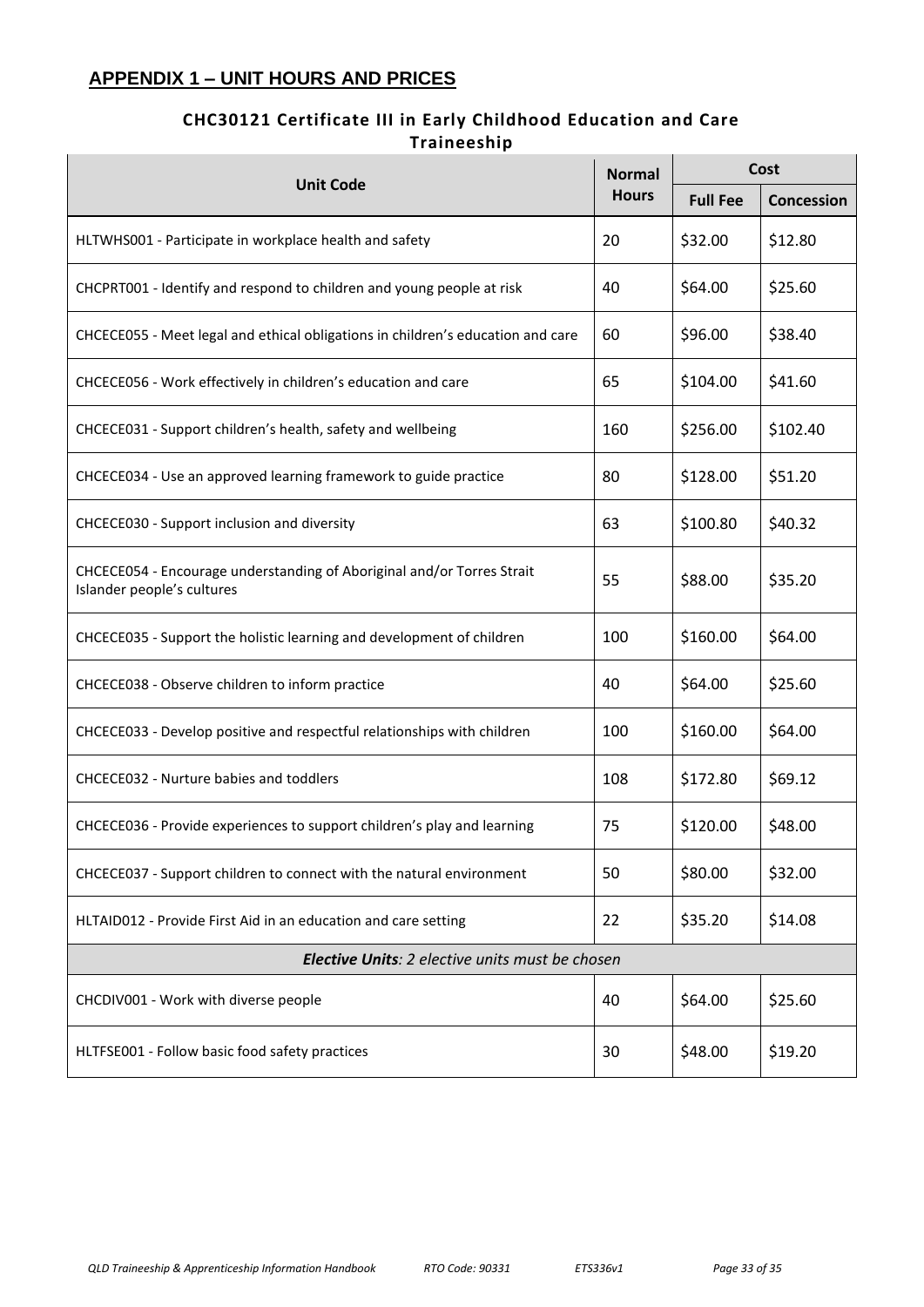## **APPENDIX 2 – UNIT HOURS AND PRICES**

## **CHC50121 Diploma of Early Childhood Education and Care Apprenticeship**

| <b>Unit Code</b>                                                                  |     | Cost            |                   |  |
|-----------------------------------------------------------------------------------|-----|-----------------|-------------------|--|
|                                                                                   |     | <b>Full Fee</b> | <b>Concession</b> |  |
| BSBTWK502 - Manage team effectiveness                                             | 60  | \$96.00         | \$38.40           |  |
| CHCECE041 - Maintain a safe and healthy environment for children                  | 55  | \$88.00         | \$35.20           |  |
| CHCECE042 - Foster holistic early childhood learning, development and wellbeing   | 200 | \$320.00        | \$128.00          |  |
| CHCECE043 - Nurture creativity in children                                        | 80  | \$128.00        | \$51.20           |  |
| CHCECE044 - Facilitate compliance in a children's education and care service      | 110 | \$176.00        | \$70.40           |  |
| CHCECE045 - Foster positive and respectful interactions and behaviour in children | 60  | \$96.00         | \$38.40           |  |
| CHCECE046 - Implement strategies for the inclusion of all children                | 65  | \$104.00        | \$41.60           |  |
| CHCECE047 - Analyse information to inform children's learning                     | 75  | \$120.00        | \$48.00           |  |
| CHCECE048 - Plan and implement children's education and care curriculum           | 180 | \$288.00        | \$115.20          |  |
| CHCECE049 - Embed environmental responsibility in service operations              | 73  | \$116.80        | \$46.72           |  |
| CHCECE050 - Work in partnership with children's families                          | 70  | \$112.00        | \$44.80           |  |
| CHCPRP003 - Reflect on and improve own professional practice                      | 120 | \$192.00        | \$76.80           |  |
| Elective Units: 3 elective units must be chosen                                   |     |                 |                   |  |
| CHCMGT003 - Lead the work team                                                    | 100 | \$160.00        | \$64.00           |  |
| BSBHRM413 - Develop teams and individuals                                         | 40  | \$64.00         | \$25.60           |  |
| BSBSTR501 - Establish innovative work environments                                | 50  | \$80.00         | \$32.00           |  |